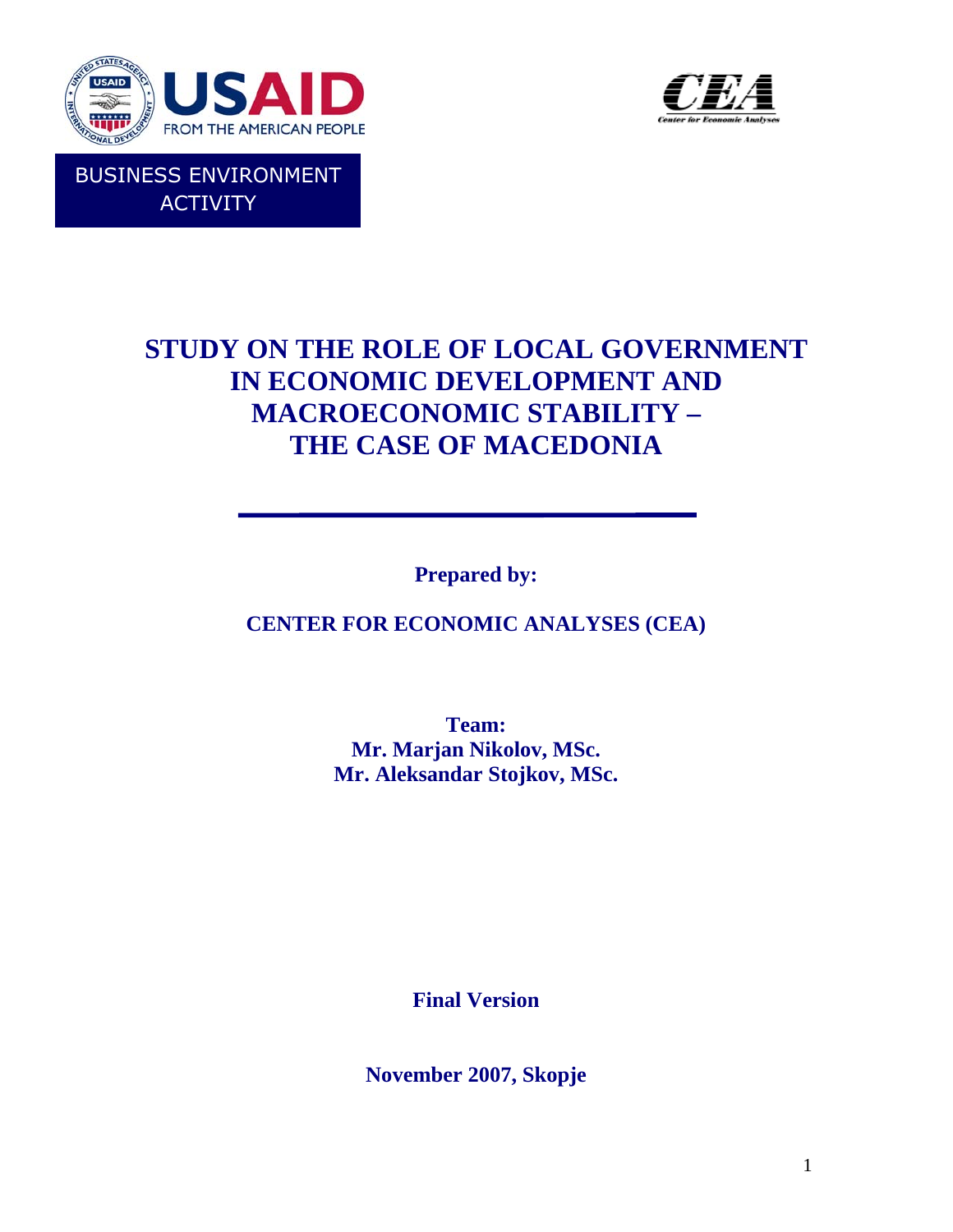



**This report is prepared with support of the USAID Business Environment Activity. The Business Environment Activity is financed by the US Agency for International Development to sustain the achieved momentum in the economic sector and strengthen the enabling environment for doing business in Macedonia in order to encourage business formation and growth and address the issue of high unemployment.** 

 **Within its activities to increase capital investments in country and increase access to finance for municipalities the Business Environment Activity conducted trainings activities in the capital budgeting and financing of capital projects through loans and public private partnerships. As a constituent part of the activities the Business Environment Activity subcontracted the Center for Economic Analysis to expand the macroeconomic model by including the sub national government to assess its effect on the macroeconomic stability.** 

**This model should be used by the policymakers and analysts as a tool in estimating the flows in the national economy and potential impact of the local reforms and policy changes on the overall national economy.** 

> **Tatjana Lukanovska Senior Financial Sector Advisor USAID Business Environment Activity**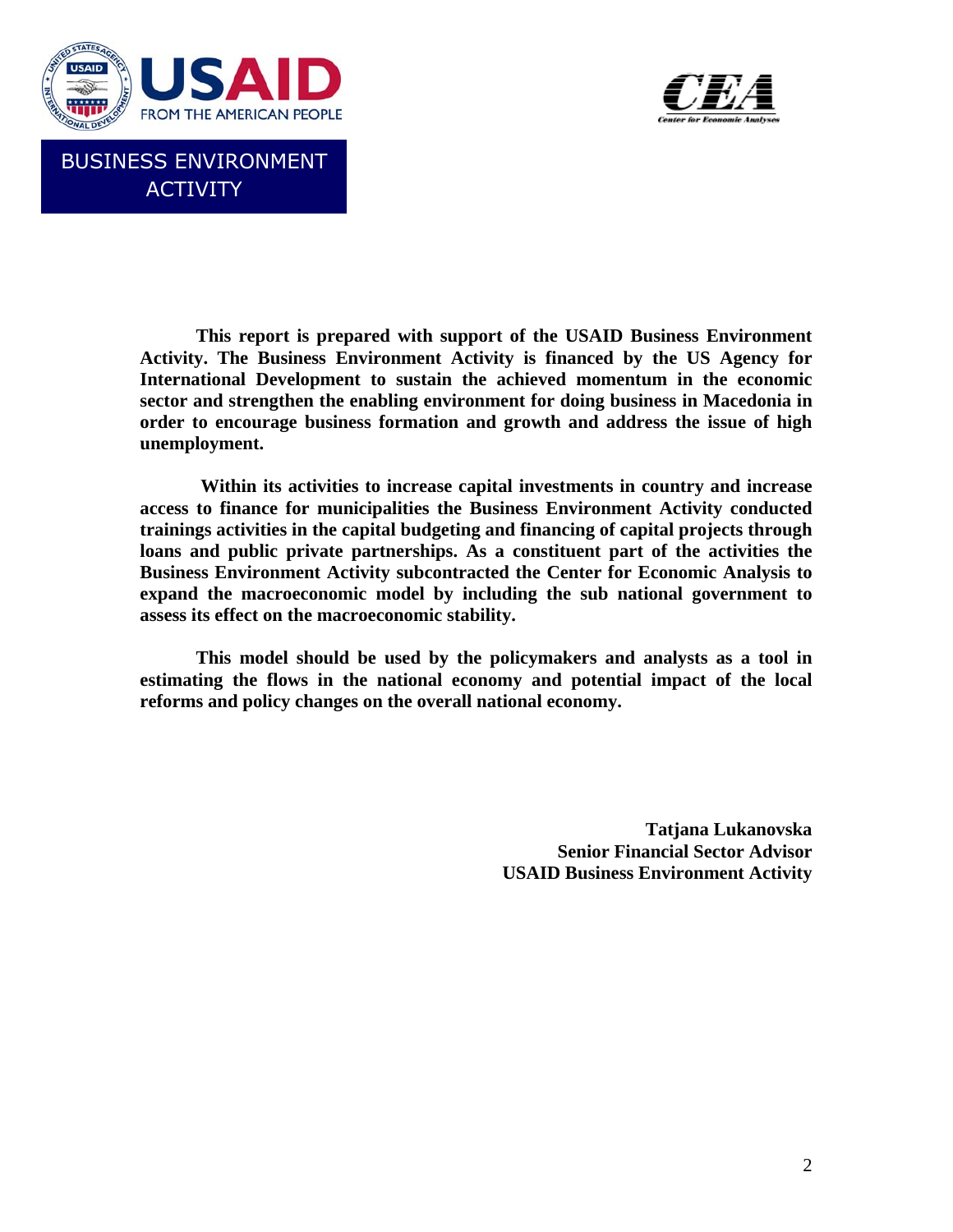

**Dear Reader,** 

**I hereby present the model research, conducted under the auspices of the project**  *"Study on the role of local government in economic development and macroeconomic stability - The case of Macedonia"***.** 

**This report explains how fiscal decentralization may carry risks in terms of sizeable horizontal fiscal imbalances across sub-national governments, which may fuel inflation or increase macro-vulnerability. Even so, policymakers have usually embarked on some form of transfer of fiscal authority from central to local governments without sound assessment of the effects on macroeconomic stability. Therefore, an investigation of these relations in the context of further fiscal decentralization in Macedonia is highly desirable.** 

**I sincerely hope that the study will meet your expectations and will lay the foundations of our further cooperation.** 

**Yours sincerely,** 

**Marjan Nikolov, MSc** 

**President of CEA**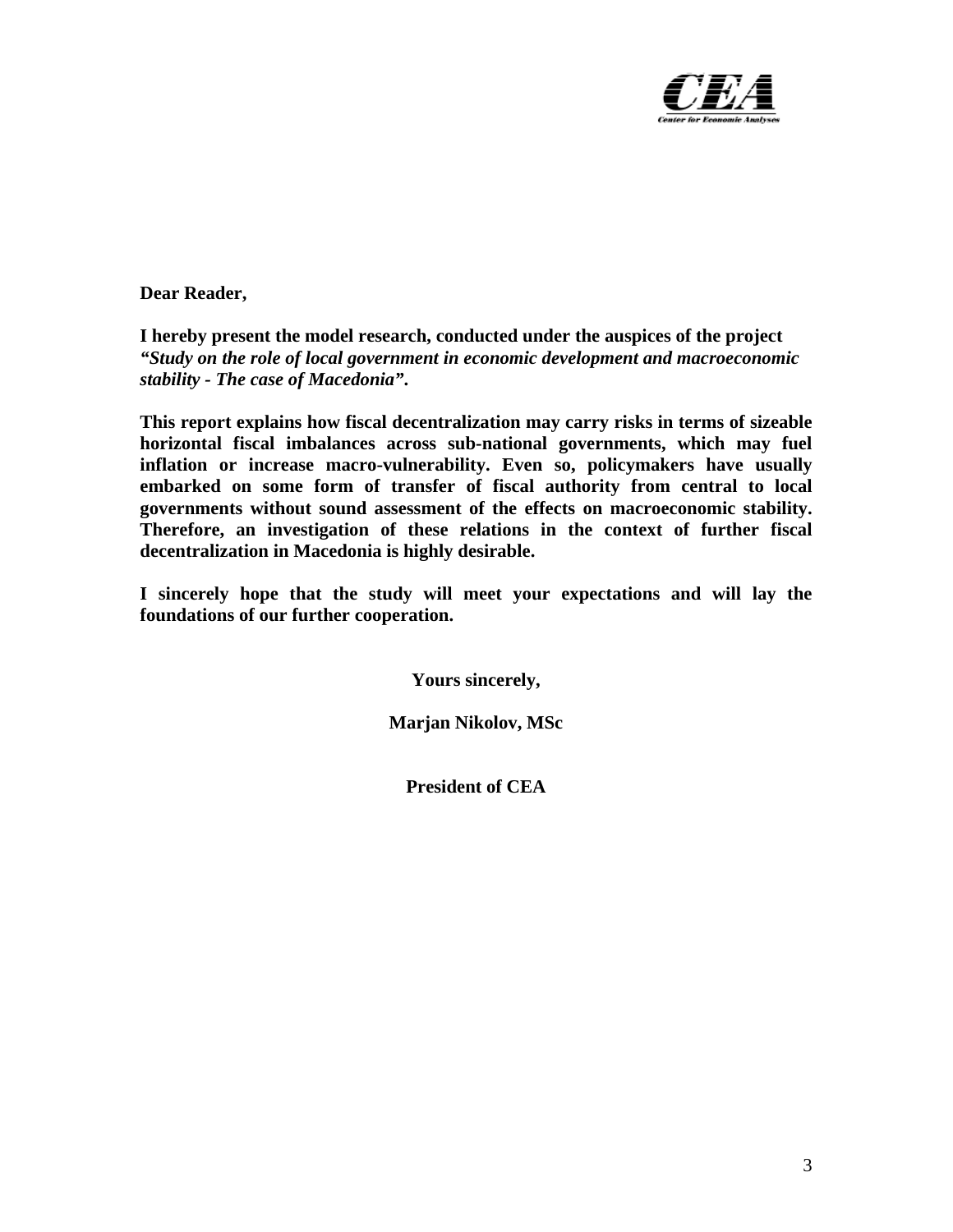

#### General information about CEA

Logo:



Address:

## **CENTER FOR ECONOMIC ANALYSES (CEA)**

Bul. Jane Sandanski 63/3,

1000 Skopje Macedonia

Tel: + 389 (0)2 24 44 766 Mob: + 389 70 834 636

TIN: 4030003479278 Reg. 5763061

Account number:

Stopanska Banka AD Skopje Account number: 200000856268559

Web page and e-mail:

[www.cea.org.mk](http://www.cea.org.mk/)

[www.lsg-data.org.mk](http://www.lsg-data.org.mk/)

[info@cea.org.mk](mailto:info@cea.org.mk)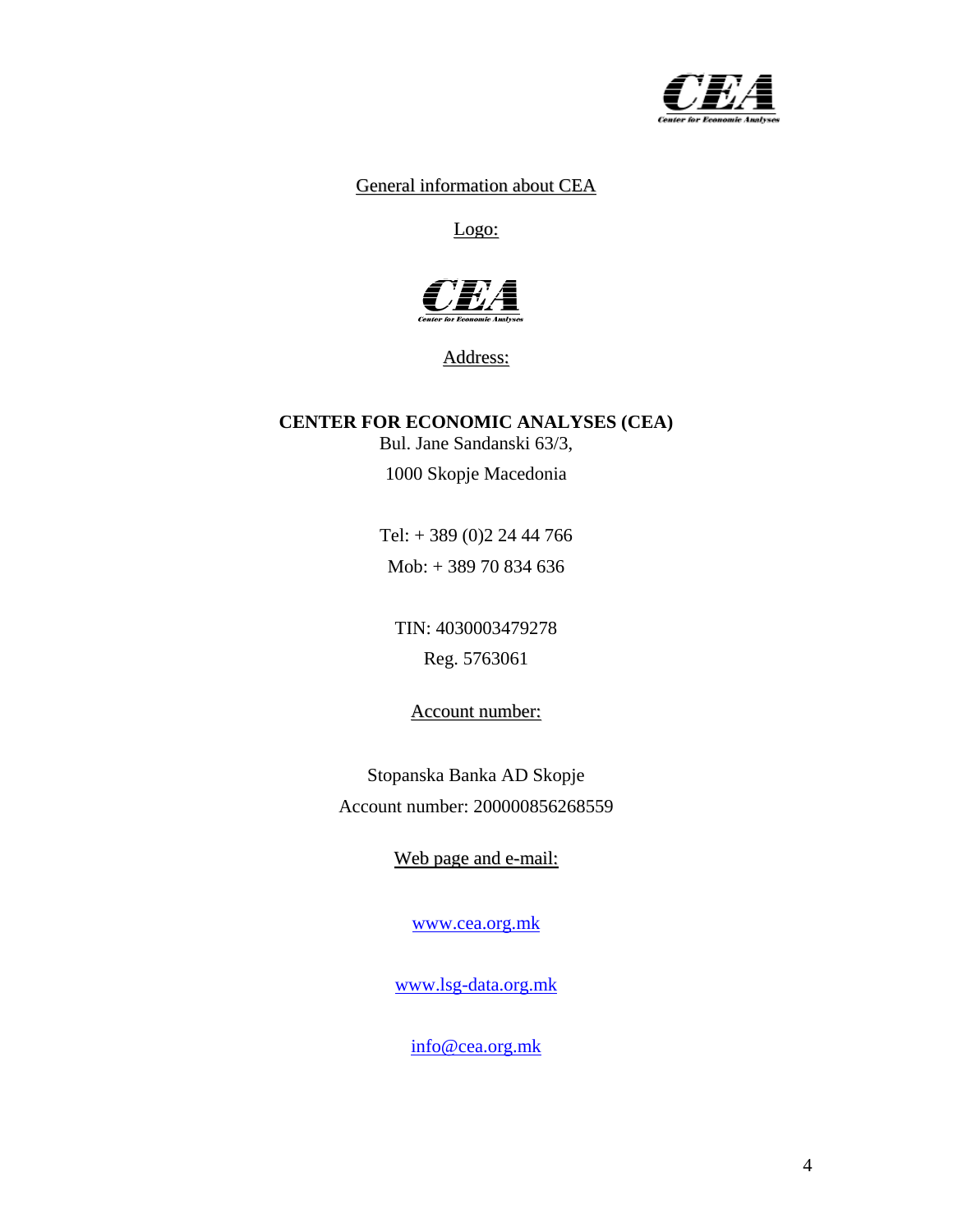

## **List of Abbreviations:**

| BEA              | <b>Business Environment Activity</b>               |
|------------------|----------------------------------------------------|
| <b>BoP</b>       | <b>Balance of Payment</b>                          |
| <b>CEA</b>       | <b>Center for Economic Analysis</b>                |
| <b>CEA Macro</b> | Center for Economic Analysis Macro Model           |
| <b>CES</b>       | <b>Constant Elasticity of Substitution</b>         |
| <b>CPB</b>       | <b>Central Planning Bureau</b>                     |
| <b>CPS</b>       | <i>Cumulated Production Structure</i>              |
| <b>EAR</b>       | <b>European Agency for Reconstruction</b>          |
| <b>GFS</b>       | <i>Government Finance Statistics</i>               |
| GoM              | Government of Macedonia                            |
| LGU              | <b>Local Government Units</b>                      |
| <b>MMC</b>       | <b>MicroMacro Consultants</b>                      |
| <b>NBRM</b>      | National Bank of the Republic of Macedonia         |
| <b>SNA</b>       | <b>National Accounts</b>                           |
| Un C&M           | University Sts Cyril and Methodius                 |
| <b>USAID</b>     | United States Agency for International Development |
|                  |                                                    |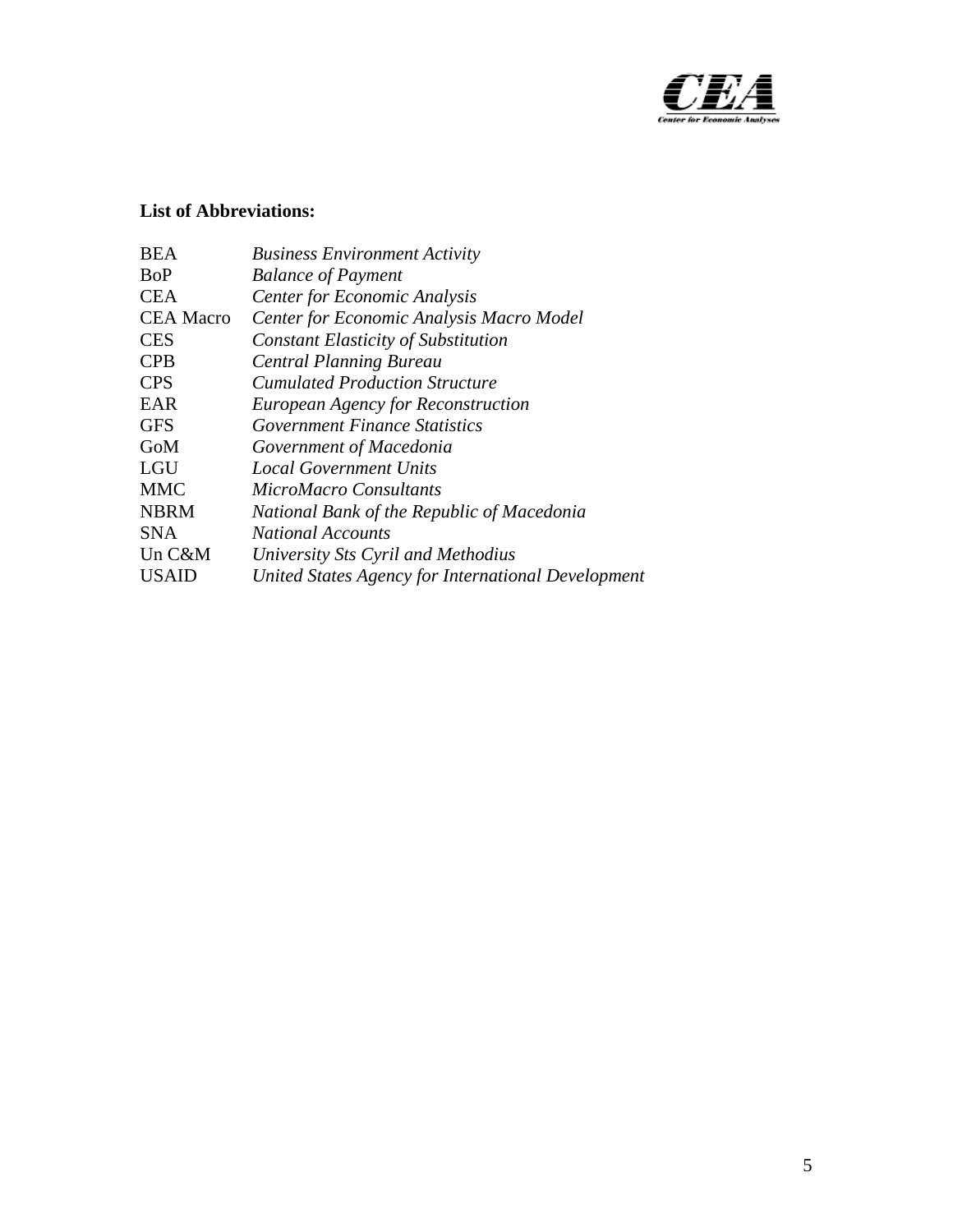

# **"STUDY ON THE ROLE OF LOCAL GOVERNMENT IN ECONOMIC DEVELOPMENT AND MACROECONOMIC STABILITY - THE CASE OF MACEDONIA"**

## **1. EXECUTIVE SUMMARY**

- 1. Empirical examinations of the role of local government in economic development and the impact of fiscal decentralization on macroeconomic stability have been scarce;
- 2. Fiscal decentralization may carry risks in terms of sizeable horizontal fiscal imbalances across sub-national governments, which may fuel inflation or increase macro-vulnerability;
- 3. Cross-country experiences reveal that there is no systematic relationship between fiscal decentralization and long-term economic growth. More precisely, the degree of fiscal decentralization does not affect long-term economic growth and this is in line with the existing body of empirical literature;
- 4. We examine the link between fiscal decentralization and economic growth by focusing on the magnitude of growth-conducive expenditure, i.e. the local government investment;
- 5. We assessed the capital investment needs of the Macedonian local government by examining their strategic documents and by taking into account the requirements in accordance with the environmental horizontal legislation;
- 6. We didn't take the effect of the second phase of the fiscal decentralization as we wanted to simulate the pure effect of the local government investment on the economic growth and inflation. The definition of macroeconomic stability in this research is assessing the fluctuation of economic growth and inflation;
- 7. Investment-induced increases of local government budgets in Macedonia are expected to exhibit only short-term impact on real GDP growth (increase of the real GDP growth rate by 1.29 percentage points in 2008, 0.32 percentage points in 2009 and 0.11 percentage points in 2010);
- 8. Given the relatively low degree of revenue and expenditure decentralization in Macedonia this would lead to mild increase of the domestic inflation rate (0.1 percentage points *per annum*);
- 9. We conclude that under these assumptions there is no risk to the macroeconomic stability. However, debt-financed increases of local government expenditure can promote excessive spending and rapid accumulation of debt if not regulated properly. In this research, we have neglected such supply-side consideration of the investment-led increase of expenditure of sub-national governments in Macedonia. This urge the Government to make additional simulations on the supply side consideration of the investment-led increase of expenditure;
- 10. Due to the relatively high import content of most investment projects in Macedonia, the increased local government capital expenditure would induce moderate growth of real imports of goods and services (increased imports of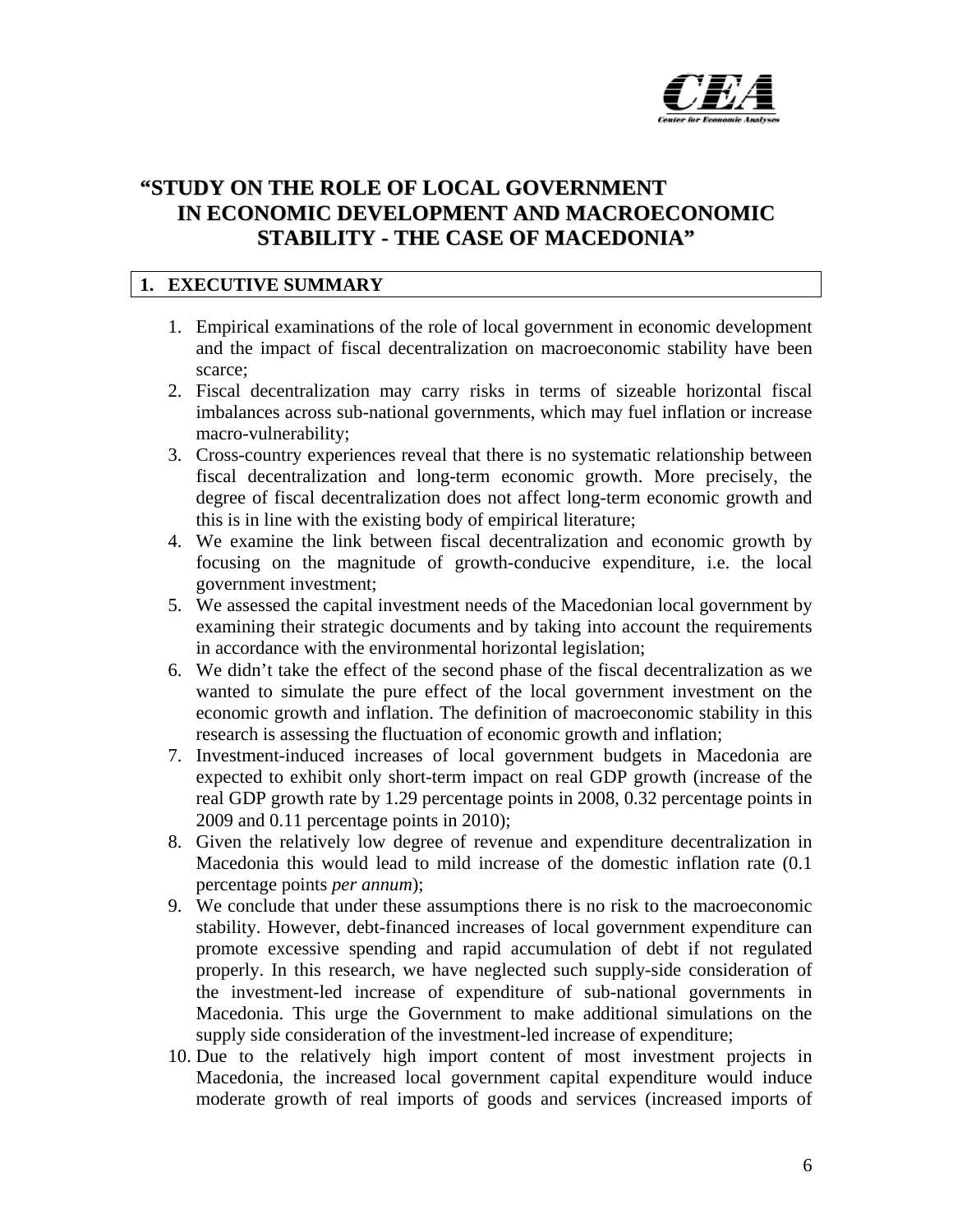

goods and services (in real terms) by 1.66 percentage points in 2008, 0.39 percentage points in 2009 and 0.13 percentage points in 2010);

11. Our cross-country empirical results are fully consistent with the simulated effects of permanent investment-led increase of local government budgets by 93.3 Millions of EUR, as the growth-conducive effects wipe out after the third year.

## **2. SCOPE OF THE PROJECT**

 $\overline{a}$ 

Empirical examinations of the role of local government in economic development and the impact of fiscal decentralization on macroeconomic stability have been scarce.<sup>[1](#page-6-0)</sup> To our best knowledge, none of the existing empirical studies have dealt with the decentralization challenge in Macedonia. Fiscal decentralization may carry risks in terms of sizeable horizontal fiscal imbalances across sub-national governments, which may fuel inflation or increase macro-vulnerability. Even so, policymakers have usually embarked on some form of transfer of fiscal authority from central to local governments without sound assessment of the effects on macroeconomic stability. Therefore, an investigation of these relations in the context of further fiscal decentralization in Macedonia is highly desirable.

One of the approaches in examining the link between fiscal decentralization and economic growth is to focus on the magnitude of growth-conducive expenditure, i.e. the local government investment. The challenge for Macedonia is to increase both private and public investment to support economic growth and modernize its infrastructure while maintaining a stable macro-economic environment. The local government units (further on: LGUs) and municipal companies will play a critical role in this context, as they are responsible for undertaking a substantial portion of the infrastructure investments required.

Whether increased LGU capital expenditure would significantly influence medium-term economic growth or affect macroeconomic stability in Macedonia is a matter of empirical resolution. There a number of possible approaches in assessing such role of local government for the economic development and macro stability. Our methodology rests on the magnitude of expected (or planned) increase of LGU capital expenditure taking into account the alternative sources of financing of their investment needs. Given the scarce information on the medium-term fiscal framework of LGUs in Macedonia, we relied on the official estimates of LGU investment needs. In the next step, we examined whether the estimated investment needs, if fully implemented, would bring higher rates of economic growth and/or exhibit any significant influence on macroeconomic stability in Macedonia.

<span id="page-6-0"></span><sup>&</sup>lt;sup>1</sup> The full list of studies exploring the impact of fiscal decentralization encompasses: Prud'homme, 1995; McLure, 1995; Sewell, 1996; Ter-Minassian 1997, Fornasari, Webb, and Zou, 2000; Tanzi, 2000; Martinez-Vazquez and McNabb, 2001; Ebel and Yilmaz, 2002; and Martinez-Vazquez and McNabb, 2005.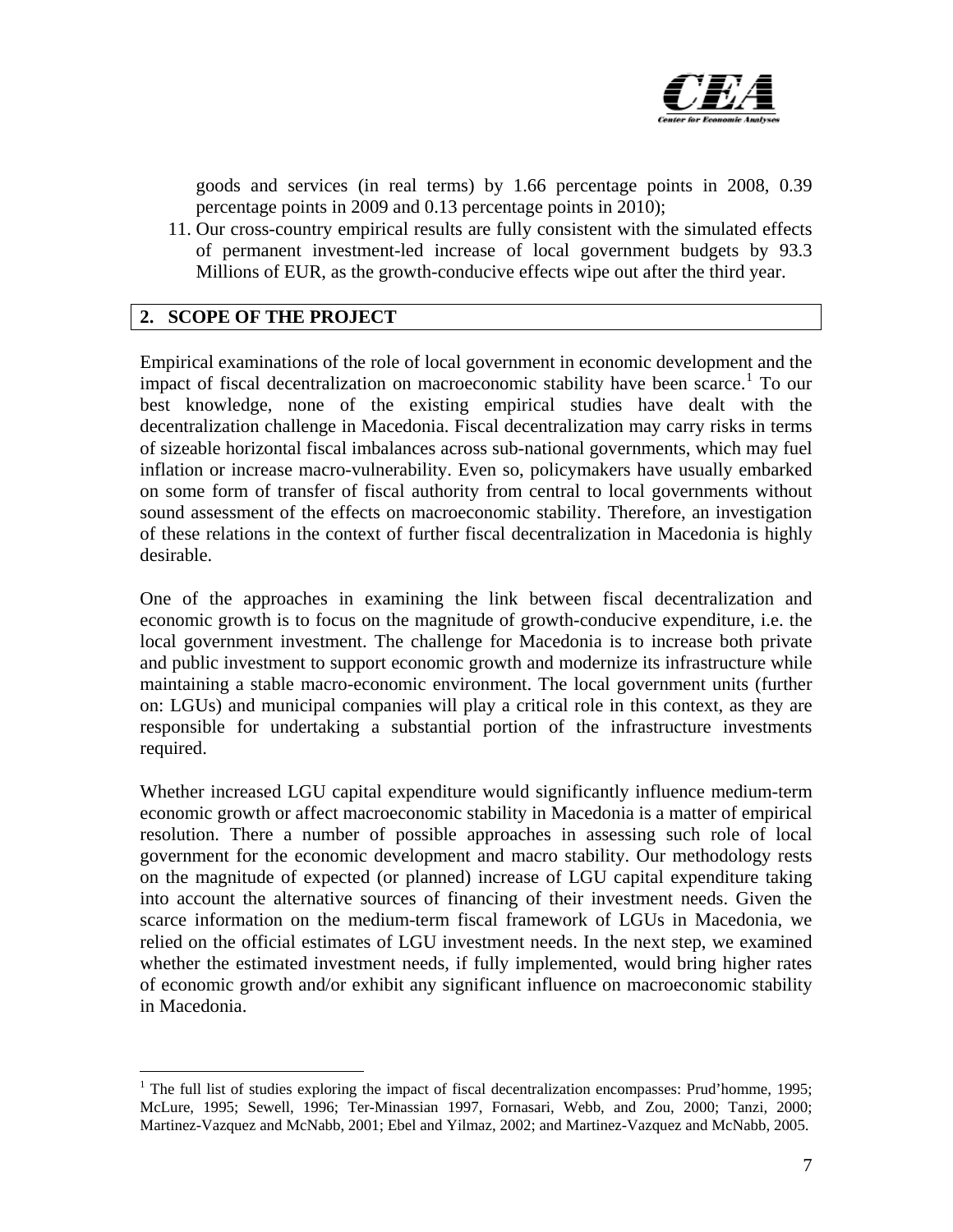

#### **3. THE IMPACT OF LOCAL GOVERNMENT CAPITAL EXPENDITURE ON ECONOMIC GROWTH AND MACROECONOMIC STABILITY IN MACEDONIA**

#### **3.1. Assessment of the investment needs of Macedonian municipalities**

Information on medium-term investment needs of Macedonian municipalities is very scarce. Our methodology rests on analysis of the development strategies and action plans of 13 Macedonian municipalities (Berovo, Demir Hisar, Delcevo, Gostivar, Skopje, Kicevo, Kocani, Kumanovo, Radovis and Konce, Resen, Strumica, Veles and Vinica) that decided to publicize and /or share with us their data and documents and we thank them all.

Their number of inhabitants represents nearly half of the total Macedonian population. However, only 7 out of 13 municipalities have defined medium-term capital expenditure framework with explicit estimates of their fiscal needs. Table 1 presents the details on municipal investment needs. Most projects are focused on improvement of the infrastructure, employment creation, agricultural and tourism development, support of local businesses and entrepreneurship, social inclusion activities, etc. Since their strategic documents refer to different medium-term horizons, we calculated the estimated annual investment needs for these areas.

|     |                     |                            |               | <b>Estimated</b><br>investment |                  |                   |                    |
|-----|---------------------|----------------------------|---------------|--------------------------------|------------------|-------------------|--------------------|
|     |                     |                            | <b>Annual</b> | needs in the                   |                  |                   |                    |
|     |                     |                            | investment    | development                    | <b>Available</b> |                   |                    |
|     |                     | <b>Types of investment</b> | needs         | strategy                       | funds (in        |                   | <b>Official</b>    |
| No. | <b>Municipality</b> | projects                   | (in mln EUR)  | $(in$ mln $EUR)$               | mln EUR)         | <b>Population</b> | sources            |
| 1.  | Berovo              | 63 projects in             | 4.16          | 20.81                          | 4.10             | 13941             | Sustainable        |
|     |                     | infrastructure,            |               |                                |                  |                   | Development        |
|     |                     | sustainable                |               |                                |                  |                   | Strategy 2007      |
|     |                     | development, education     |               |                                |                  |                   | $-2011$            |
|     |                     | and training               |               |                                |                  |                   |                    |
| 2.  | Demir Hisar         | 40 projects for tourism    | 0.77          | 3.09                           |                  | 9497              | Strategic and      |
|     |                     | development, small and     |               |                                |                  |                   | <b>Action Plan</b> |
|     |                     | medium enterprises,        |               |                                |                  |                   | for Local          |
|     |                     | infrastructure,            |               |                                |                  |                   | Economic           |
|     |                     | agriculture, social        |               |                                |                  |                   | Development        |
|     |                     | services, institutional    |               |                                |                  |                   | 2006-2009          |
|     |                     | strengthening              |               |                                |                  |                   |                    |
| 3.  | Delcevo             | 43 projects in business    |               |                                |                  | 17505             | Strategic Plan     |
|     |                     | climate improvement,       |               |                                |                  |                   | for Local          |
|     |                     | tourism, agriculture,      |               |                                |                  |                   | Economic           |
|     |                     | urban development,         |               |                                |                  |                   | Development        |
|     |                     | education and civil        |               |                                |                  |                   | 2007-2012          |
|     |                     | sector strengthening       |               |                                |                  |                   |                    |

#### **Table 1- Assessment of the annual investment needs of 7 Macedonian municipalities**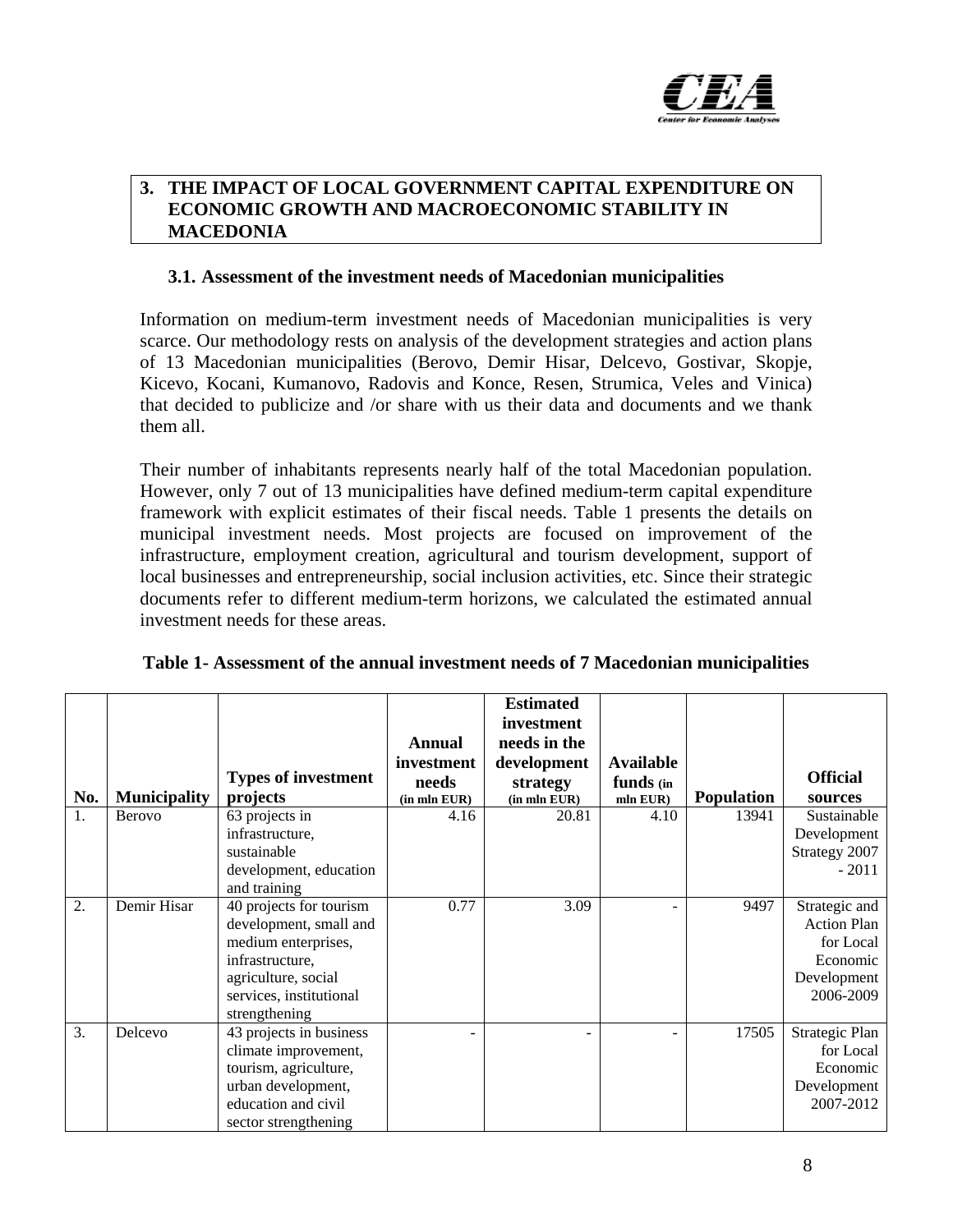

| 4.  | Gostivar           | Reduction of<br>employment, education,<br>environment,<br>infrastructure, economic<br>development                                          |                                                 |         |                | 81030   | Strategic Plan<br>for<br>Development<br>2007-2011                       |
|-----|--------------------|--------------------------------------------------------------------------------------------------------------------------------------------|-------------------------------------------------|---------|----------------|---------|-------------------------------------------------------------------------|
| 5.  | City of Skopje     | 261 projects in<br>economic development,<br>export promotion, FDI<br>promotion,<br>strengthening<br>competitiveness.                       |                                                 |         |                | 506,926 | Strategic Plan<br>for Local<br>Economic<br>Development<br>$2006 - 2009$ |
| 6.  | Kicevo             | Tourism, natural<br>resources protection,<br>enhancement of private<br>sector competitiveness,<br>local infrastructure                     | 0.27                                            | 1.09    | 0.50           | 30138   | Strategic Plan<br>for Local<br>Economic<br>Development<br>2005-2009     |
| 7.  | Kocani             | 68 projects for<br>improvement of the<br>education, agricultural<br>development, tourism<br>development                                    | 8.12                                            | 40.61   | $\overline{a}$ | 38092   | Strategic Plan<br>for Local<br>Economic<br>Development<br>2003-2007     |
| 8.  | Kumanovo           | Employment creation,<br>foreign investment<br>promotion,<br>infrastructure, reduction<br>of grey economy,<br>environment protection        |                                                 |         |                | 105484  | Strategic Plan<br>for Local<br>Economic<br>Development<br>2006-2008     |
| 9.  | Radovis i<br>Konce | 7 priority projects in<br>healthy food protection,<br>education,<br>infrastructure, culture,<br>health and employment<br>creation          |                                                 |         |                | 31780   | Strategic Plan<br>for Local<br>Economic<br>Development<br>2007-2011     |
| 10. | Resen              | Projects for improved<br>environment,<br>infrastructure, local<br>business support,<br>agricultural<br>development, tourism<br>development | 0.88                                            | 5.30    |                | 16825   | Strategic Plan<br>for Local<br>Economic<br>Development<br>2007-2012     |
| 11. | Strumica           | 94 projects for<br>improvement of<br>infrastructure,<br>education, tourism,<br>industry, business<br>climate, etc.                         | 25.09                                           | 150.52  | 0.28           | 54676   | Strategic Plan<br>for Local<br>Economic<br>Development<br>2006-2011     |
| 12. | Veles              | Job creation, social<br>inclusion, education                                                                                               | 337.28<br>$(0.08$ actual<br>figure for<br>2006) | 6745.61 |                | 55108   | Economic<br>Development<br>Study 2001-<br>2020                          |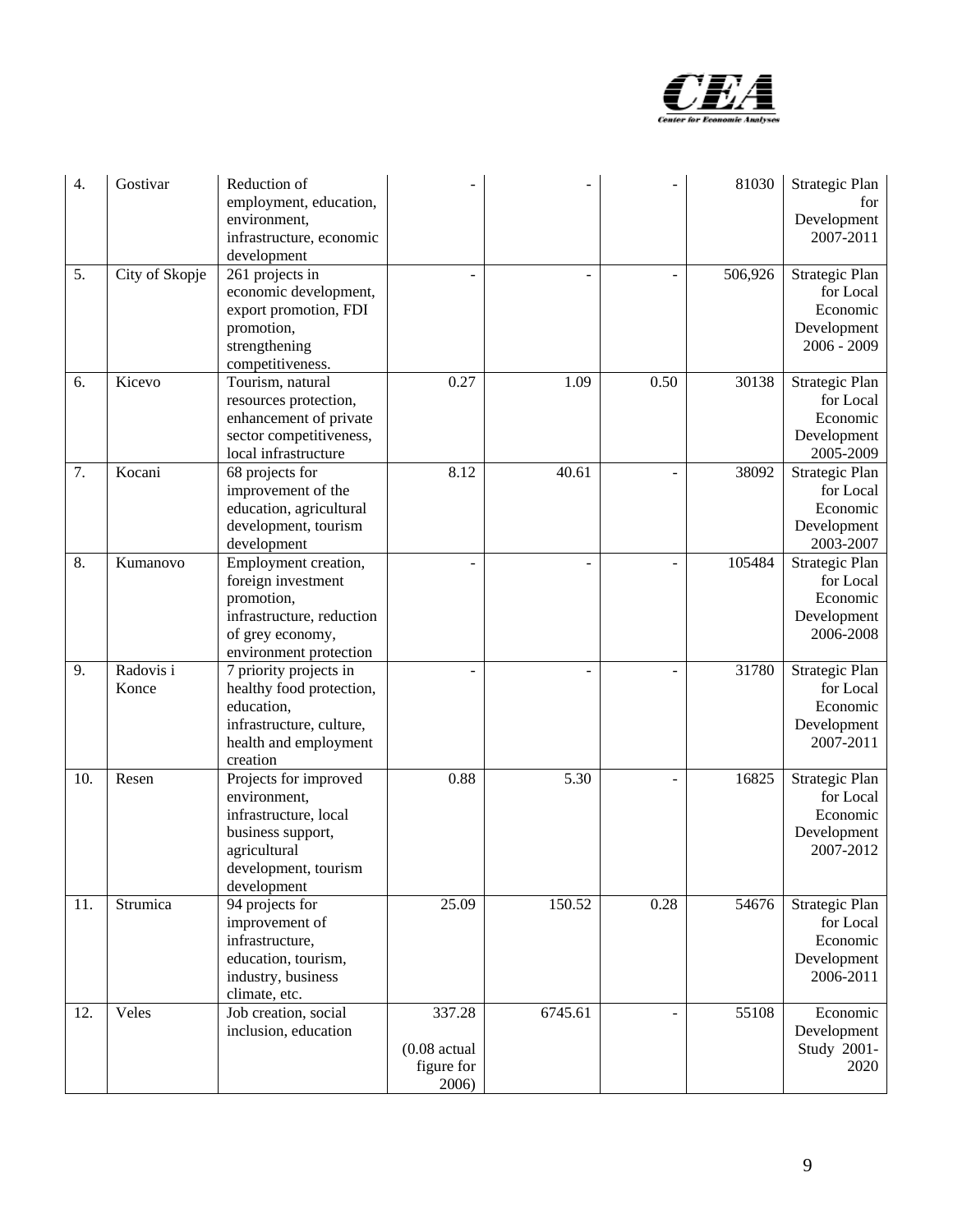

| 13. | Vinica                                                              | Environment protection,<br>local business support,<br>agricultural<br>development, tourism<br>development, trade<br>facilitation |               | -                | $\overline{\phantom{0}}$ | 14200   | Strategic Plan<br>for Local<br>Economic<br>Development |
|-----|---------------------------------------------------------------------|----------------------------------------------------------------------------------------------------------------------------------|---------------|------------------|--------------------------|---------|--------------------------------------------------------|
|     | <b>Reported investment needs</b><br><b>Revised investment needs</b> |                                                                                                                                  | 376.6<br>39.4 | 6,967.0<br>226.4 | 4.9                      | 975,202 |                                                        |

Source: Municipal websites and information provided upon authors' request.

These estimates are significantly higher than the actual capital expenditure for 2006 (see Table A2 in the Appendix). For instance, the assessed annual investment needs of the Municipality of Veles are three times higher than the consolidated local government budgets in Macedonia! Although this figure is pulled out from the official documents, we decided to exclude it as an outlier and instead, used the amount of actual capital expenditure in 2006 (0.08 Millions of EUR).

It is a conventional fact that LGU investments are well below what is required to meet EU infrastructure standards over the pre-accession period. Currently, most of local infrastructure is obsolete and a large amount of effort is required for its replacement and modernization. Services such as water, sewage and solid waste systems involve large unit costs. To increase the level of such services will require considerable investments. It is evident that large part of development, replacement, and renewal of local assets will need to be financed out of LGU budgets. EAR-funded project on strengthening the capacity of the Ministry of Environment and Physical Planning has prepared estimates for meeting the capital and operational costs of the investments required to comply with European Union directives and policies in the "heavy investment" areas of environmental management. Within this project, the indicative estimates for the cost of accession in the heavy investment areas have been estimated. Table 2 presents the assessed additional investment needs for environmental protection.

**Table 2- Assessment of the additional investment needs for approximation of Macedonia, Romania and Bulgaria to EU environmental legislation (In millions of EUR and per capita in EUR)** 

| <b>Investment</b> areas      | <b>Macedonia</b> |            | Romania         |            | <b>Bulgaria</b> |            |
|------------------------------|------------------|------------|-----------------|------------|-----------------|------------|
|                              | Millions         | Per capita | <b>Millions</b> | Per capita | Millions        | Per capita |
|                              | of EUR           | (EUR)      | of EUR          | (EUR)      | of EUR          | (EUR)      |
| Urban waste water treatment, | 229              | 113        | 1,385           | 63         | 2,056           | 267        |
| sewerage                     |                  |            |                 |            |                 |            |
| Large combustion plants      | 274              | 136        | 402             | 18         | 1,627           | 211        |
| Municipal waste management,  | 80               | 40         | n/a             | n/a        | n/a             | n/a        |
| landfills                    |                  |            |                 |            |                 |            |
| Municipal waste management,  | 120              | 59         | n/a             | n/a        | n/a             | n/a        |
| other installations          |                  |            |                 |            |                 |            |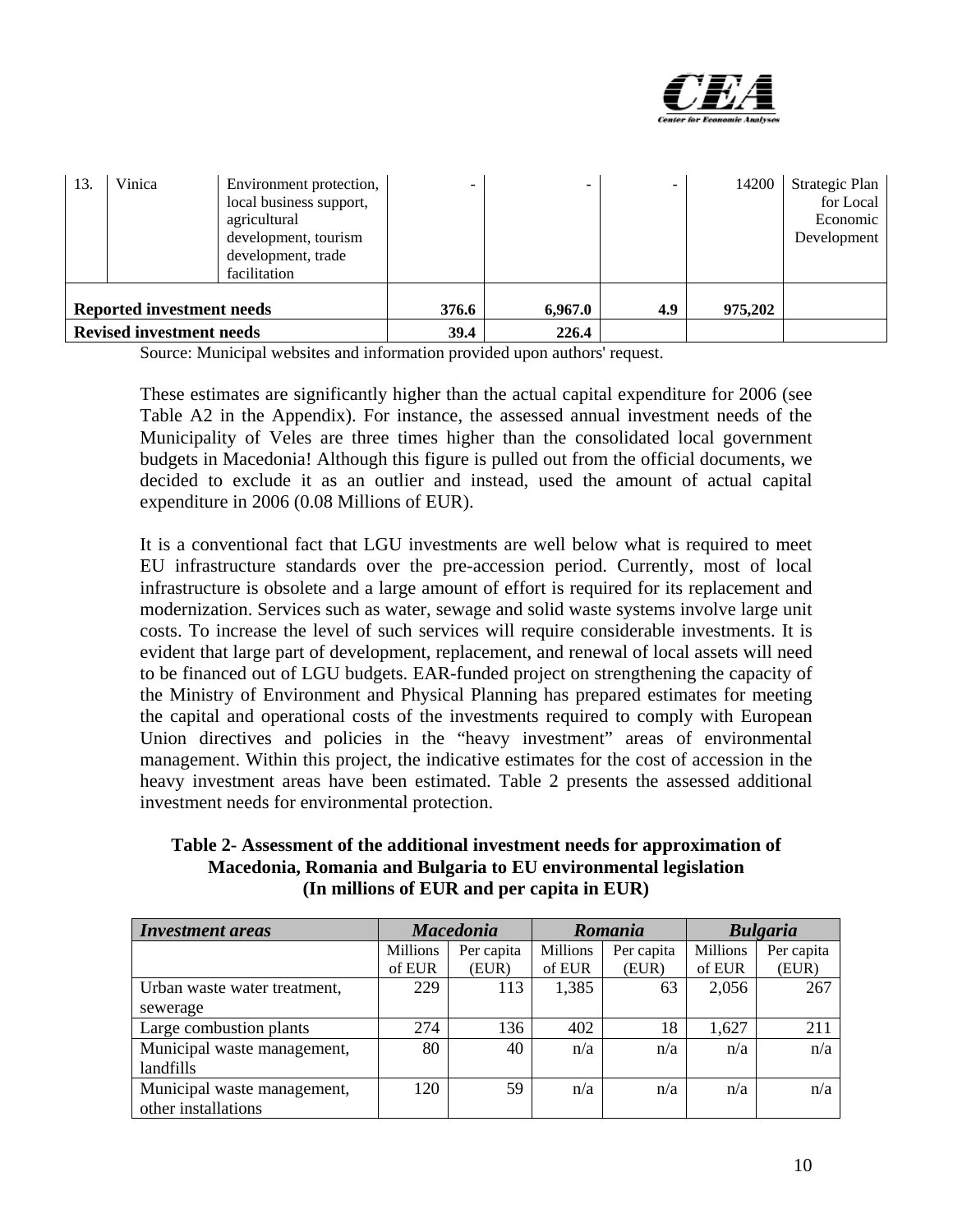

| <b>IPPC-air emissions</b> | 381   | O <sub>7</sub><br>ر ۱۵ | 806    | 36  | 3,261 | 12 <sub>A</sub><br> |
|---------------------------|-------|------------------------|--------|-----|-------|---------------------|
|                           |       |                        |        |     |       |                     |
| <b>TOTAL</b>              | 1,084 | 537                    | 10,593 | 475 | 6,944 | 902                 |

Source: EAR 2002-2003 and WB 2005.

If we assume that Macedonia may achieve full compliance with the EU environment legislation in twenty years, then the annual investment needs for environmental protection would be approximately 54.2 Millions of EUR.

#### **3.2. Combining the investment needs of Macedonian municipalities**

In the next step, we combine the LGU assessments of the investment needs with the official estimates for environment-related capital expenditure in order to quantify the aggregate investment needs by Macedonian municipalities on annual basis. These estimates are solely demand for capital-determined, implying that at this stage of the analysis, the available funds for their funding are not taken into account. Table 3 summarizes the estimated investment needs (on annual basis) of the Macedonian local government units.

| <b>Investment needs (in Millions of EUR)</b>                          | 2006<br><b>Actual data</b> | 2008-2017<br>Annual<br>estimate |
|-----------------------------------------------------------------------|----------------------------|---------------------------------|
| <b>Annual investment needs of</b><br><b>Macedonian municipalities</b> | 3.78                       | 97.07                           |
| Reported annual investment needs                                      | 0.31                       | 39.4                            |
| <b>Berovo</b>                                                         | 0.01                       | 4.16                            |
| Veles *                                                               | 0.08                       | 0.08                            |
| Demir Hisar                                                           | 0.02                       | 0.77                            |
| Kicevo                                                                | 0.07                       | 0.27                            |
| Kocani                                                                | 0.02                       | 8.12                            |
| Resen                                                                 | 0.05                       | 0.88                            |
| Strumica                                                              | 0.06                       | 25.09                           |
| Capital formation needs of the remaining                              |                            |                                 |
| municipalities in 2006                                                | 3.47                       | 3.47                            |
| Costs of gradual compliance with the EU                               |                            |                                 |
| environmental legislation                                             |                            | 54.2                            |

#### **Table 3 - Assessment of the annual investment needs by the Macedonian municipalities**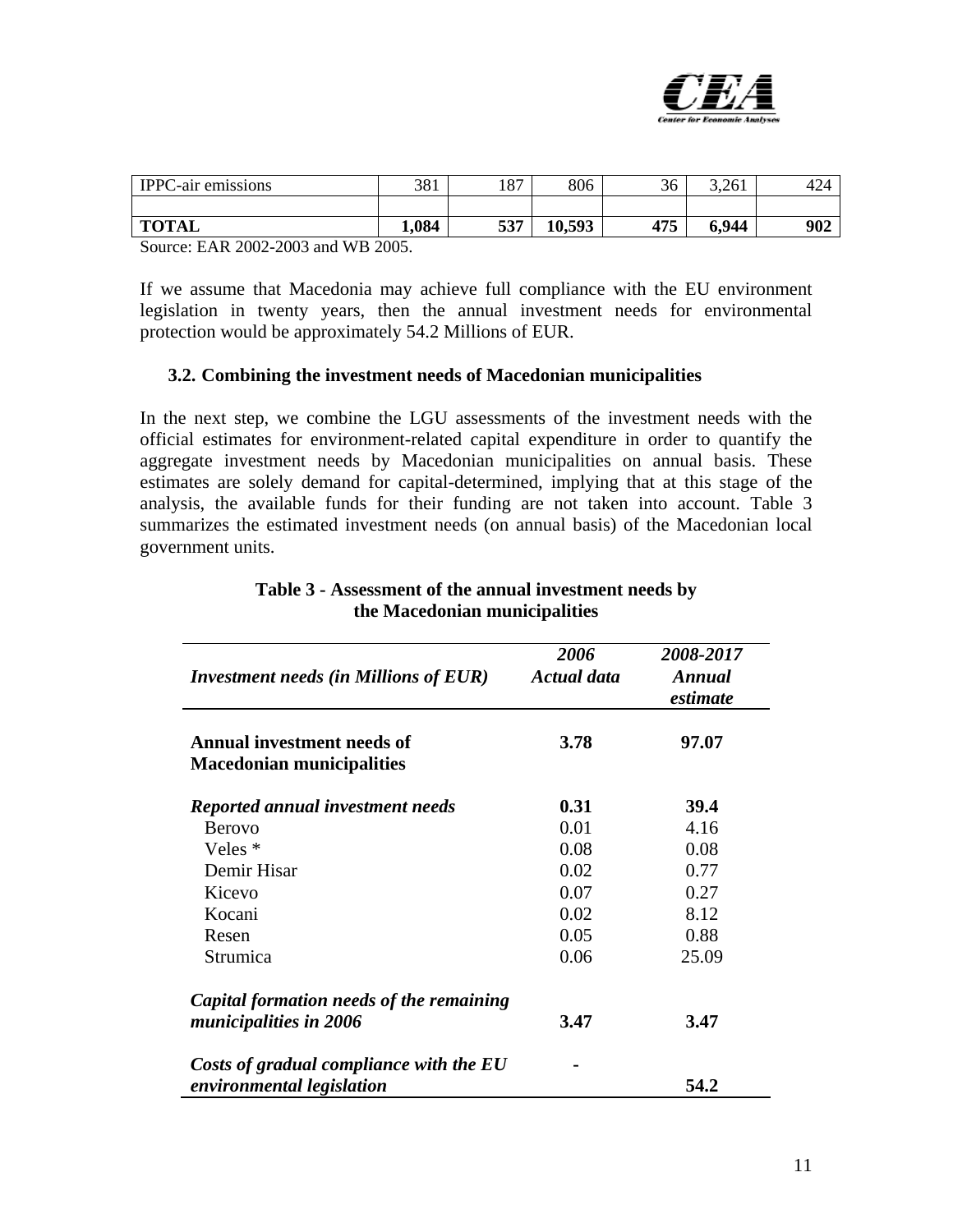

Obviously there is stark discrepancy between actual capital expenditure and assessed investment needs. Demand-side driven need for capital formation in Macedonian LGUs amounts 97.07 Millions of EUR (equivalent to 5.95 Billions of Denars), which represents 73.3% of the consolidated local government budgets in Macedonia in 2006. In the existing budgeting practice in Macedonia, such budget requests have been deflated by factor 4 or even more by the Ministry of Finance.

Even so, it is recommended and informative to check whether the realization of the demand-driven investment needs would exhibit significant influence on the real GDP growth and the inflation, the latter being an indicator of the macroeconomic stability.

## **3.3. Empirical estimation of the effects of increased capital expenditure in the LGU budgets**

In the next step, we assess the implications of the increase of local government capital expenditure by 5,950 Millions of Denars per year, an amount that reflects the estimated annual investment needs in the previous section. For the time being, we refrain from the analysis of the supply side, i.e. the available funds for financing such increase in the local government capital expenditure.

We exploit the analytical framework of the CEA Macro model, developed with financial support from USAID and technical support from Dutch macroeconomic experts (see Appendix A3 for detail elaboration of the main features of the model).

A permanent annual increase in capital expenditure in LGU budgets by 5,950 Millions of Denars (equivalent to 97.07 Millions of EUR) from 2008 onwards would generate the following effects in the Macedonian economy:

- **Permanent increase of the inflation rate by 0.1 percentage points in medium term;**
- Increase of the real GDP growth rate by 1.29 percentage points in 2008,  $0.32$ percentage points in 2009 and 0.11 percentage points in 2010 (see Graph 1)



#### **Graph 1 - Real GDP growth effects of permanent increase in capital expenditure (2008-2013)**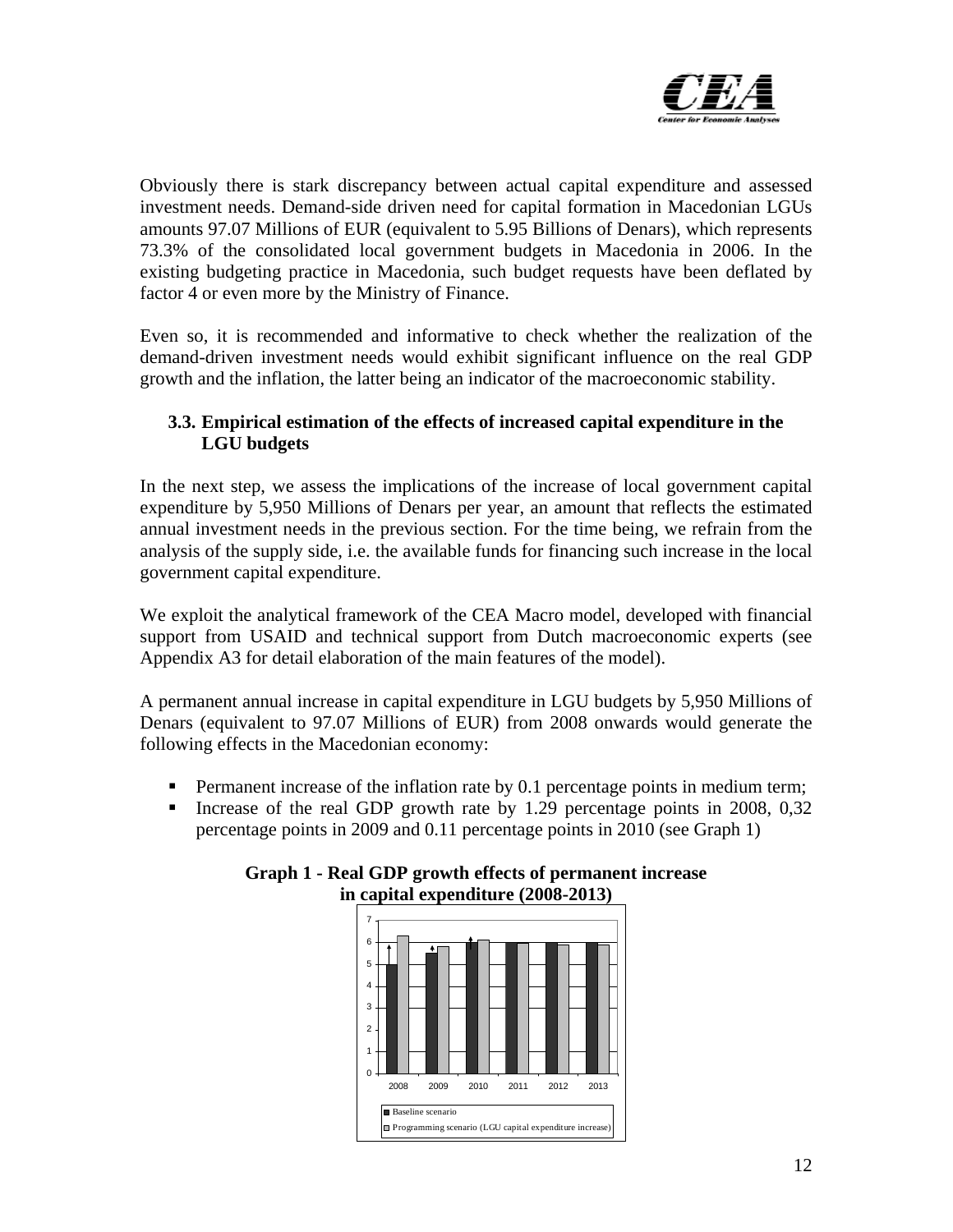

Source: CEA Macro model medium-term forecasts.

- More precisely, if the baseline scenario for the rate of real GDP growth in Macedonia in 2008 is 5%, one can expect that increased capital expenditure in the local government budgets would lead to plausible rate of growth of 6.29%! The initial increase would exhibit only short-term impact on real GDP growth in 2008- 2010, as it is forecasted to disappear from 2011 onwards.
- Increased imports of goods and services (in real terms) by 1.66 percentage points in 2008, 0.39 percentage points in 2009 and 0.13 percentage points in 2010, because of the relatively high import content of many investment projects.
- Widened current account deficit, on average, by 1.25 percent of GDP, because of the lower sensitivity of exports and much stronger response of the import demand.

The underlying assumption is that the investment projects would be implemented in line with the municipal capital budgeting plans, without significant delays and within the estimated costs. Another important limitation of the simulation of macroeconomic effects is that it does not take into account the sector structure of local government capital expenditure.

### **3.4. Debt- or tax-financed increase of capital expenditure?**

So far, we have neglected the supply-side consideration of the investment-led increase of expenditure of sub-national governments in Macedonia. Local government capital expenditure can expand, in general, through:

- Balanced budget expenditure increases, or
- Debt-financed budget expenditure increase.

Balanced budget expenditure increase implies that either: (i) local tax revenue are increased in proportion with the envisaged increases of capital spending, or (ii) there are substantial cost savings on other expenditure items that would neutralize higher local government investment. The latter scenario of cutting spending is simply inapplicable in Macedonian circumstances, given the very limited degree of expenditure management and low share of sub-national government expenditures.

Debt-financed increases of local government expenditure (sub-national vertical imbalance in favor of the Macedonian LGUs) can promote excessive spending and rapid accumulation of debt. If belatedly monitored, large-scale local government budget deficits may undermine the stabilization efforts of the central government and constrain its ability to pursue certain macroeconomic objectives. Hence, short-term macroeconomic management considerations call for effective limits on LGU budget deficits (Ter-Minassian, 1997). Additional problem associated with the debt-financed increases of local government investment is the adverse effect on intergenerational equity over the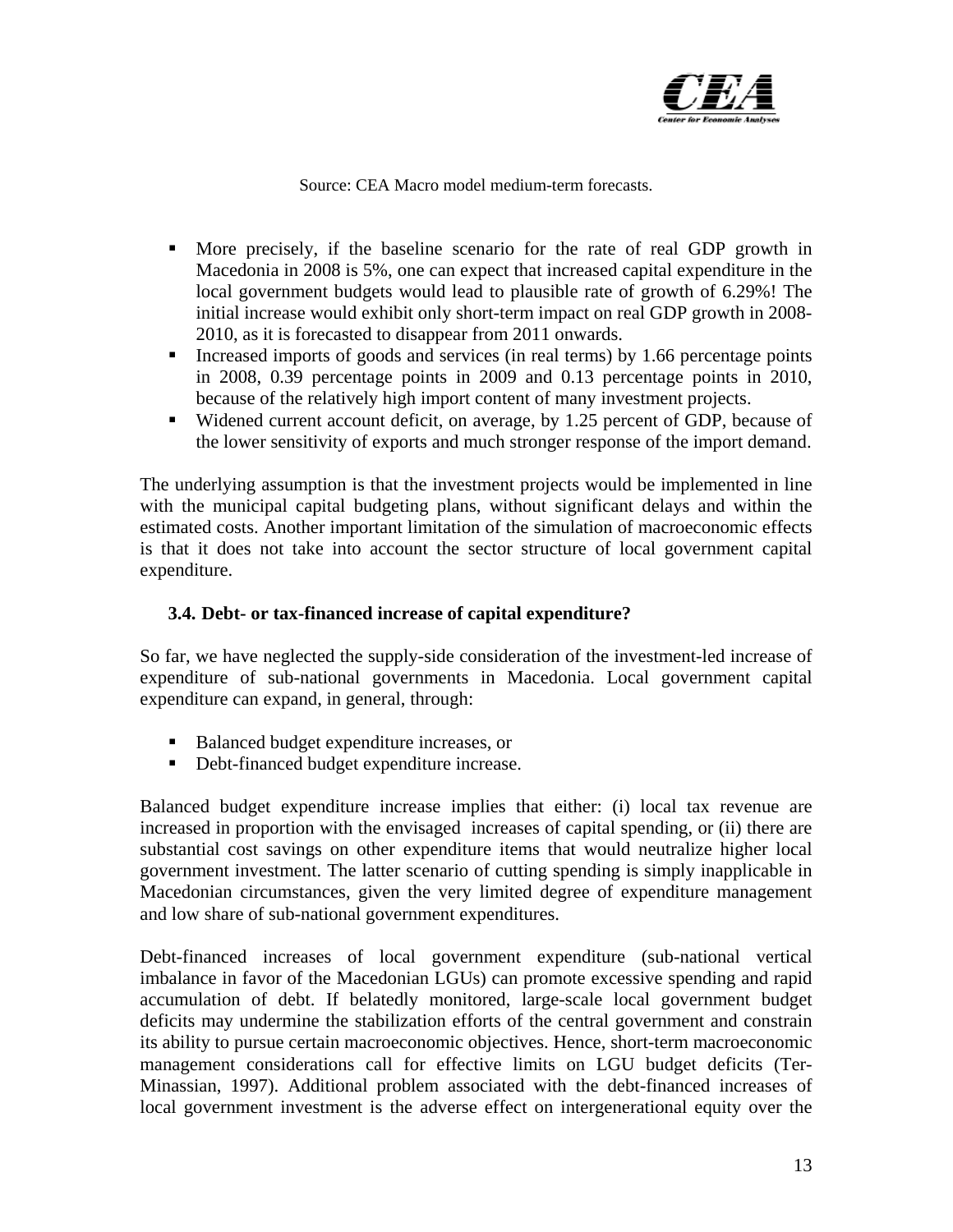

longer run. Accumulation of substantial debts by the Macedonian municipalities implies increased obligations for future tax payers.

There are a number of alternative approaches for control of LGU borrowing. The following discussion about Macedonia follows the taxonomy developed by Ter-Minassian 1997 and presentation for the Ministry of Finance's Public debt management Department developed by Nikolov 2006.

- 1. reliance on market discipline;
	- a. Markets should be free and open (government should not be in a privileged position)
	- b. Efficient market. Adequate information on the outstanding debt of the LGU and repayment capacity should be available to the supply side of the market
	- c. No bailouts in case of default
	- d. Information requirements for coverage, quality and timeliness
	- e. Short sighted politicians related to the electoral cycle and the no responsiveness to early warnings by the financial market
- 2. cooperation by different levels of government in the design of debt control
	- a. Limits on the indebtedness of LGU not set by law or central Gov. but set through negotiation process between the levels of Gov.
	- b. LGU actively involved in the process of formulation of macroeconomic objectives and fiscal parameters and finally the specific limits are then agreed
	- c. This approach promotes dialogue, raise consciousness and facilitate information exchange across levels of Gov.
	- d. Works in countries with a culture of relatively well established fiscal discipline
- 3. rule-based approaches
	- a. Standard rules set in the constitution or laws
	- b. Setting limits on absolute indebtedness, purpose (for example golden rulefor investment purpose only), debt service, types of borrowing (for example not allowed to borrow from the NB)
	- c. Advantage of being transparent and evenhandedness
	- d. Avoiding bargaining across level of Gov. and preserving macroeconomic management soundness by avoiding short-term political factors
	- e. These rules lack flexibility (in Romania for example they are about to change twice: were absolute indebtedness was 20 % of revenues, rose to 25 % and now will go to 30 %)
	- f. Might motivate future reclassification of expenditures to escape current budget balance requirements, building arrears out of the debt ceilings, creation of entities that are kept off-budget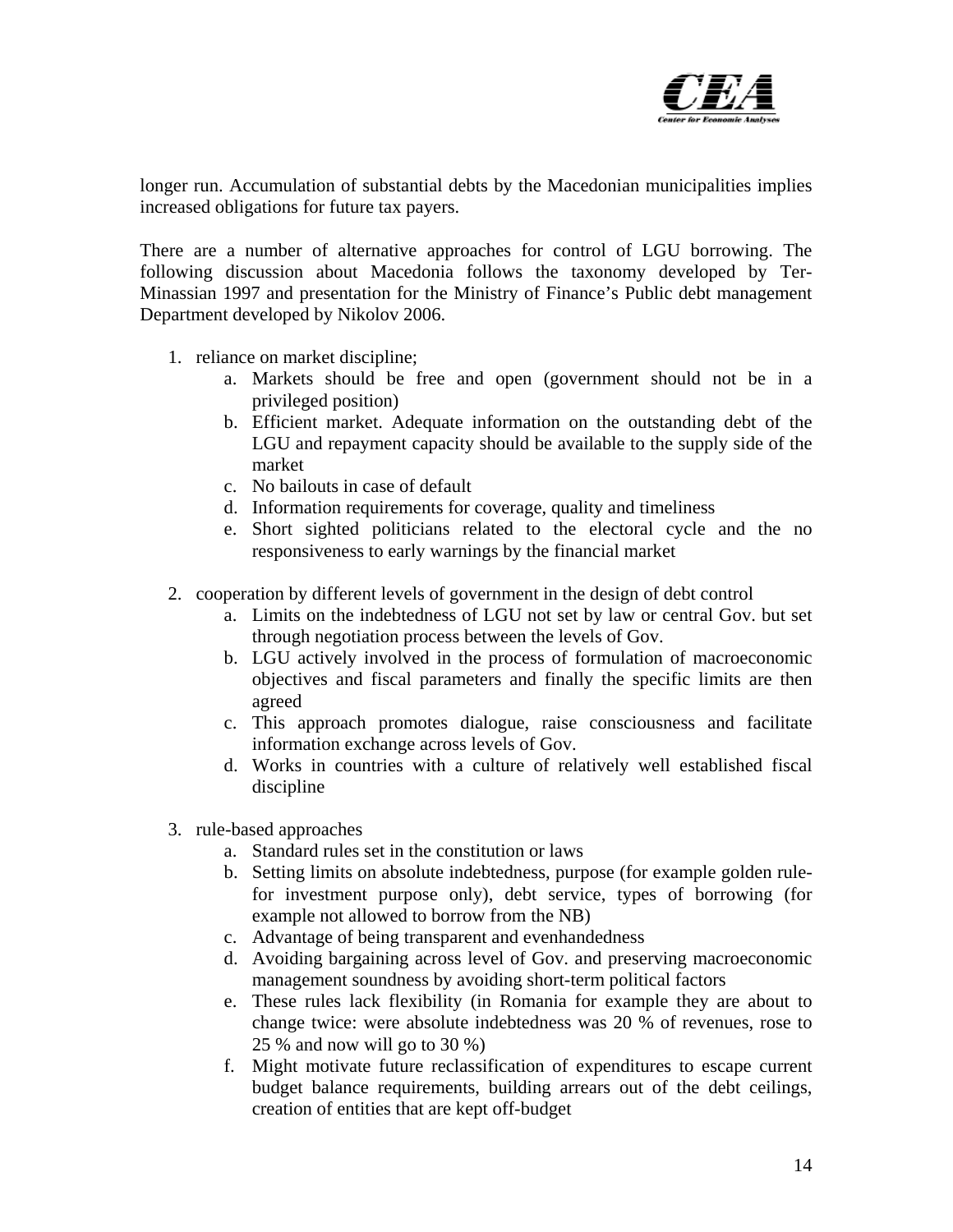

- g. Rules-based controls thus, require clear accounting system that limits offbudget operations, comprehensive definition of what constitutes debt, setting modern Gov. financial management system, timely and reliable data-reporting
- 4. Administrative controls.
	- a. Setting of time limits on the overall debt of individual LGU
	- b. Review and authorization of borrowing operations (example is the Commission in Romania but only administratively to check the documents)
	- c. Beside ex-ante authorization of proposed borrowing there is ex-post monitoring of the financial operations (should the Commission for monitoring the development of the system for financing of LGU in Macedonia do this?)

Given all that:

- 1. Reliance on market discipline in Macedonia is unlikely to be appropriate because, of not well developed capital market, market is not efficient, lack of market discipline
- 2. Cooperation in the design of debt controls might end up in a political factors overweighting the sound financial management practice
- 3. In terms of transparency the rules-based approach is preferable

One alternative, whereby the private sector undertakes to provide services of public nature, is the Public Private Partnership – PPP experience. Best practices calls for each element of risk to be allocated to the party which is best equipped to manage it so that the risk can be minimized altogether. Of course that there are risks like confusing the value for money solution with the cheapest solution for investment project but setting a system in Macedonia could challenge the tariff reform, changes in the corporate structure, management and operations, improved legal framework, private sector participation and last but not least political acceptance.

The next table illustrates the pros and cons of different sources of financing LGU projects.

| Source                                            | Pros  | Cons                                                                      |
|---------------------------------------------------|-------|---------------------------------------------------------------------------|
| Own resources                                     | Cheap | Less predictable, rarely sufficient                                       |
| Grants from EU and central   Cheap<br>governments |       | Restriction on the use of funds, slow<br>pace of approval, strict control |

#### **Table 4. Sources of financing of infrastructure projects**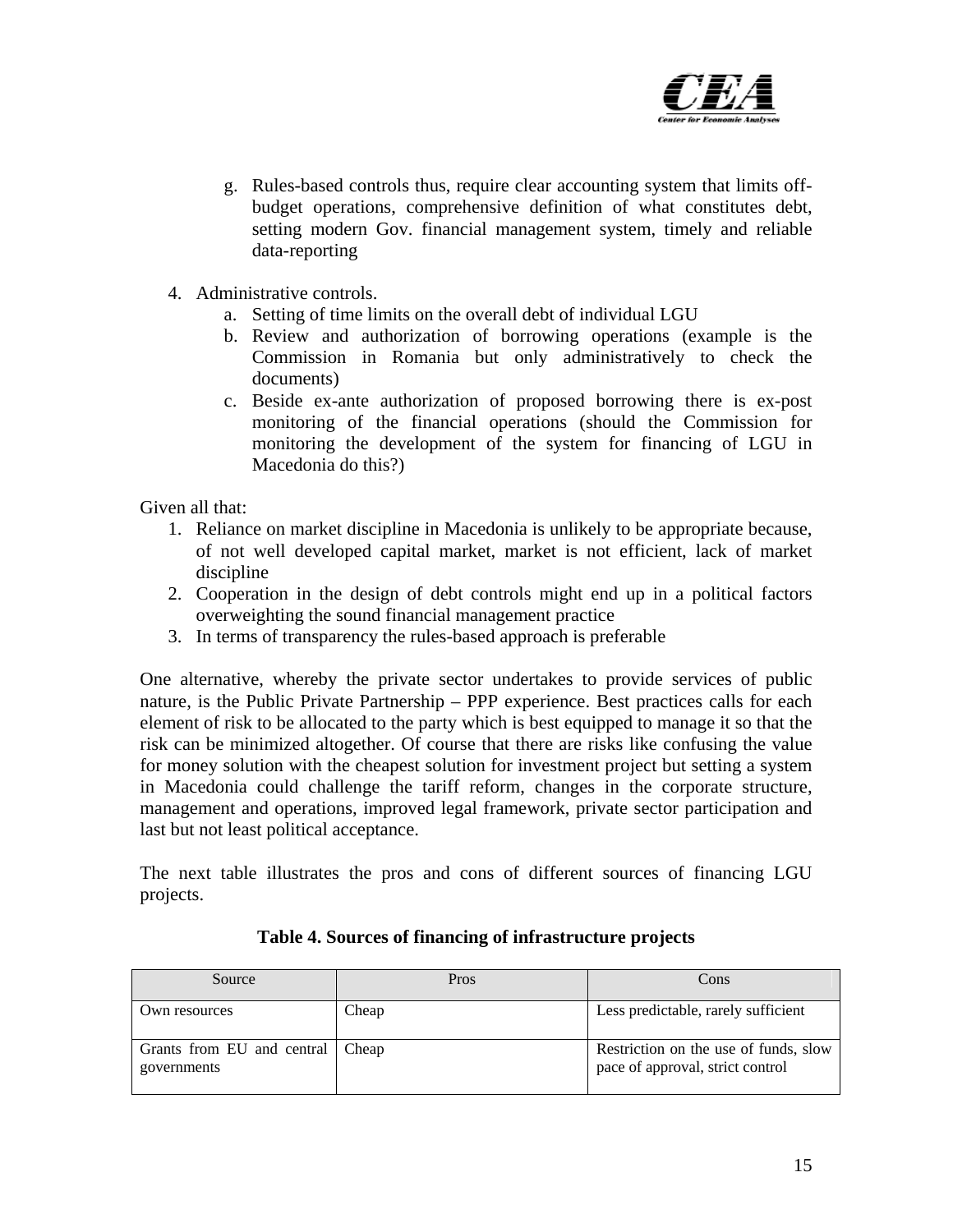

| MFO loans                                   | Long-term, grace periods, amortizing<br>repayment                                                                                                                                                                                                                                          | Foreign currency risk, restrictions on<br>the use of funds                                                                                                                                                                                                                                        |
|---------------------------------------------|--------------------------------------------------------------------------------------------------------------------------------------------------------------------------------------------------------------------------------------------------------------------------------------------|---------------------------------------------------------------------------------------------------------------------------------------------------------------------------------------------------------------------------------------------------------------------------------------------------|
| Domestic bank loans                         | Local currency                                                                                                                                                                                                                                                                             | Short-term, restricted capacity                                                                                                                                                                                                                                                                   |
| <b>Bonds</b>                                | liquidity,<br>Diversity of investors,<br>depth of markets                                                                                                                                                                                                                                  | Expensive depending on size, bullet<br>repayments                                                                                                                                                                                                                                                 |
| Own sources or borrowings<br>of enterprises | No direct costs                                                                                                                                                                                                                                                                            | liabilities<br>Contingent<br>and<br>more<br>expensive                                                                                                                                                                                                                                             |
| PFI/PPP deals                               | direct costs, more effective<br>No –<br>private sector provision of services                                                                                                                                                                                                               | with<br>Long-term<br>agreement<br>concessionaires, off-balance<br>sheet<br>risks                                                                                                                                                                                                                  |
| Investment banks and funds<br>for LGU       | Deposit<br>risk<br>attenuation, lower<br>possibility<br>interest<br>of<br>rate,<br>contributing to capitalization of the<br>bank, LGU could provide guarantee<br>with their current revenues as well,<br>the Bank can provide consulting<br>services to the LGU as an auxiliary<br>service | Possible mix between having a role in<br>capitalization<br>process<br>the<br>and<br>possibility of being granted a loan i.e.<br>interference,<br>political<br>Local<br>development fund could<br>prove<br>counter-productive to the objectives<br>of sound, private credit market<br>development. |

Source: "*The future of local government finances: Case studies from Bulgaria, Romania and Macedonia"* - Nikolov 2006.

On the supply side Municipalities may be interesting entities for banks but with reserve, as the financial statements quality within each municipality needs carefully to be checked (which initially will make municipalities less attractive for the banks).

Apart from the banking sector, the capital market in Macedonia shows deepening as well as an increment of awareness in the broader population about the advantages of investing in securities. However, the corporate governance issues have to be reflected in the practice as well in order to increase confidence in the capital market issuers and institutions. At the moment, the securities law does not make any specific or additional requirements for the municipalities as potential issuers of debt (in a form of municipal bonds). The main obstacle for the supply/investors would be:

- **untrustworthy financial statements of the municipalities**
- **lack of transparency and accountability in the local governance**
- lack of skillful staff within the municipalities for long term financial planning
- lack of good ideas/projects to be financed with limited possibility to forces the revenues from the investment
- $\blacksquare$  the investment plans at economic scale (small municipalities)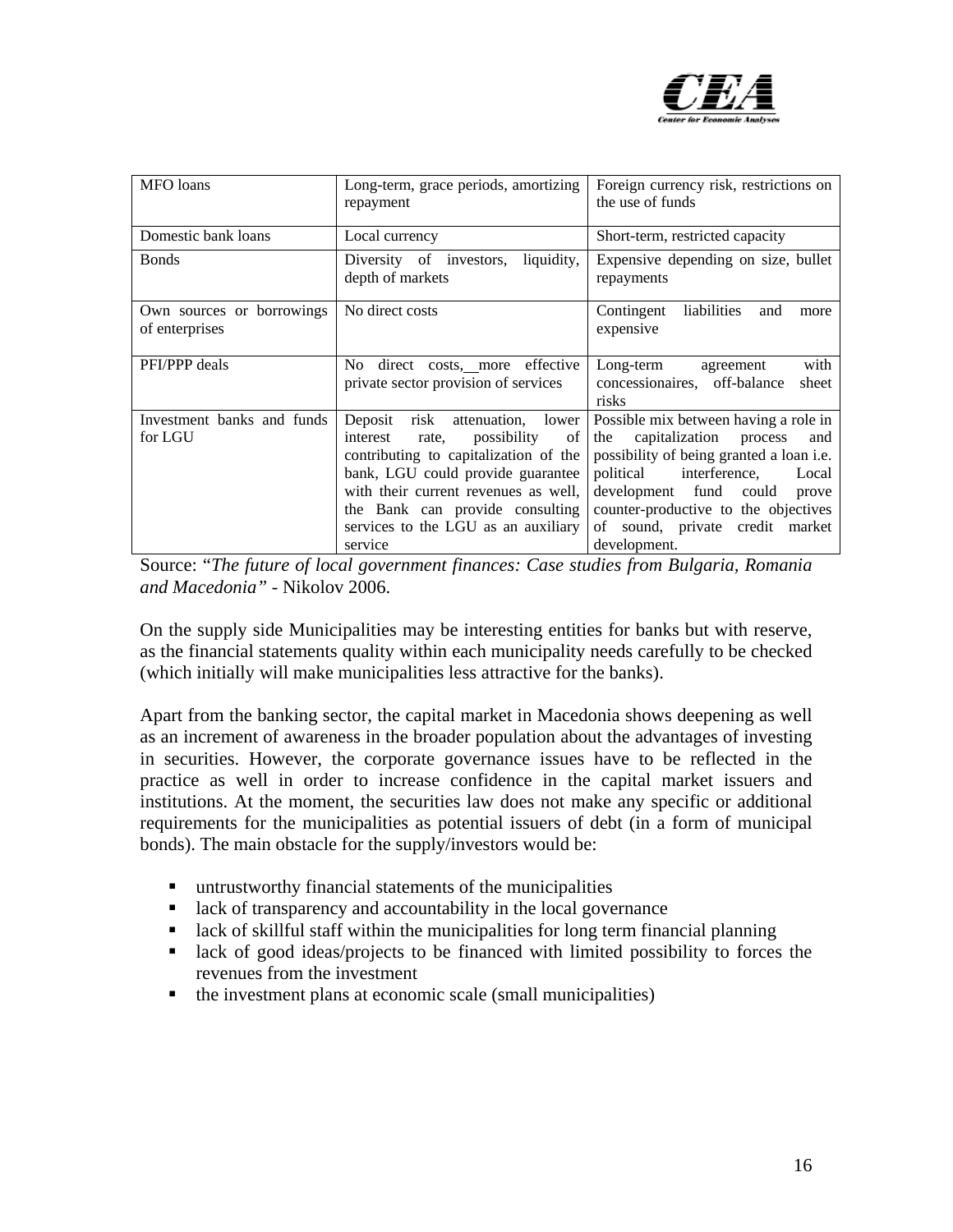

#### **4. CROSS-COUNTRY ANALYSIS OF THE LINKAGES BETWEEN FISCAL DECENTRALIZATION AND ECONOMIC GROWTH**

#### **4.1. Operational measures of decentralization**

It is widely recognized that the derivation of precise definition of the degree of fiscal decentralization, particularly for international comparison purposes, is a complex task. The most widely used measure of the degree of fiscal decentralization has been the share of local government expenditure (revenue) in the general government budget expenditure (revenue). The main source of data has been the Government Finance Statistics (GFS), produced by the International Monetary Fund on annual basis. The GFS yearbook offers comparable estimates of the revenue and expenditure at different levels of government by function and economic type. We will use the term *revenue* / *expenditure decentralization* as reference to these definitions.

However, some local government expenditures are funded by the central government and are not subject to autonomous decisions by the sub-national governments. Therefore, subnational revenue and expenditure share in total government revenue/spending (or aggregate measures) overestimates the actual degree of fiscal decentralization. Given these limitations, where possible, we include other definitions of the degree of fiscal decentralization that take into account local autonomy and discretion in expenditure and taxation. These alternative definitions will correct for the degree of central government control over local tax rates and tax bases and use *disaggregated revenue* / *expenditure decentralization* definitions.

More precisely, we adopt the following six operational definitions of fiscal decentralization:

#### **(1) Expenditure decentralization measure (1)**

Sub-national share of expenditures (LSG expenditure in percent of consolidated central government budget expenditure)

| C.II[Loc] - C.3.2[Loc] – C.7.1.1[Loc] + C.II[Pro] - C.3.2[Pro] – C.7.1.1[Pro]                          |
|--------------------------------------------------------------------------------------------------------|
| C.II[Cen] - C.3.2[Cen] – C.7.1.1[Cen] + C.II[Pro] - C.3.2[Pro] – C.7.1.1[Pro] + C.II[Loc] - C.3.2[Loc] |
| $-C.7.1.1$ [Loc]                                                                                       |

| Variable  | <b>Series Name</b>                                    | <b>Sub-Series Name</b>                 |
|-----------|-------------------------------------------------------|----------------------------------------|
| cii cen   | TOTAL EXPENDITURE (B.I; OR C.II; OR C.III + C.IV)     | CENTRAL GOVT, CONSOLIDATED ACCOUNTS    |
| C32cen    | <b>ITRANSFERS TO OTH LEVELS OF NATL GOVT (C3.2)</b>   | CENTRAL GOVT, CONSOLIDATED ACCOUNTS    |
| c771 cen  | DOM CAP TRANSFERS TO OTH LEVELS OF NATL GOVT (C7.1.1) | CENTRAL GOVT, CONSOLIDATED ACCOUNTS    |
| cii_prop_ | TOTAL EXPENDITURE (B.I; OR C.II; OR C.III + C.IV)     | <b>ISTATE OR PROVINCIAL GOVERNMENT</b> |
| C32 prop  | TRANSFERS TO OTH LEVELS OF NATL GOVT (C3.2)           | STATE OR PROVINCIAL GOVERNMENT         |
| c771 prop | DOM CAP TRANSFERS TO OTH LEVELS OF NATL GOVT (C7.1.1) | <b>ISTATE OR PROVINCIAL GOVERNMENT</b> |
| cii loc   | TOTAL EXPENDITURE (B.I; OR C.II; OR C.III + C.IV)     | <b>LOCAL GOVERNMENT</b>                |
| C32 loc   | TRANSFERS TO OTH LEVELS OF NATL GOVT (C3.2)           | <b>LOCAL GOVERNMENT</b>                |
| c771 loc  | DOM CAP TRANSFERS TO OTH LEVELS OF NATL GOVT (C7.1.1) | <b>LOCAL GOVERNMENT</b>                |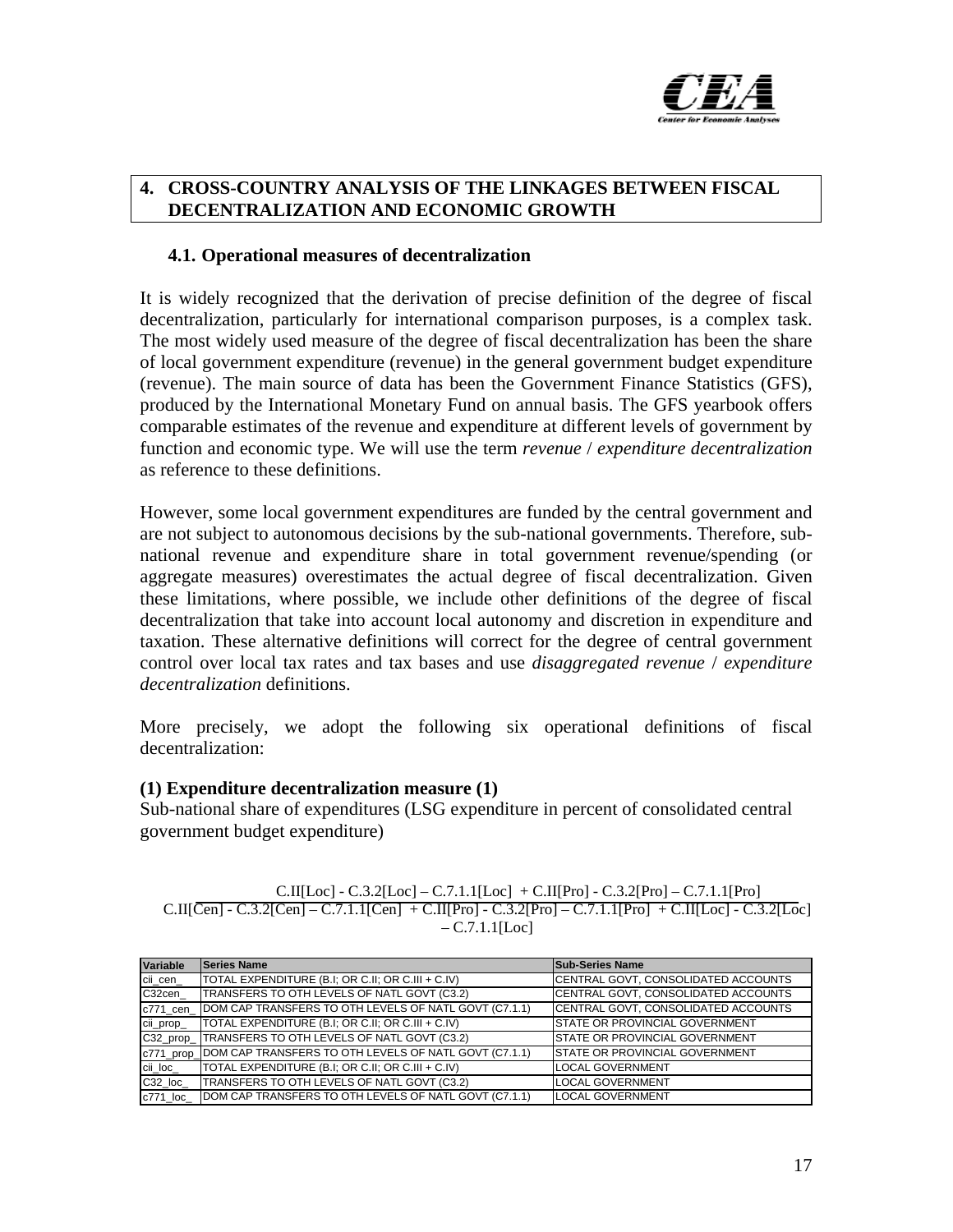

#### **(2) Expenditure decentralization measure (2)**

Sub-national share of expenditures (LSG expenditure in percent of GDP)

#### C.II[Loc] - C.3.2[Loc] – C.7.1.1[Loc] + C.II[Pro] - C.3.2[Pro] – C.7.1.1[Pro]

GDP

| Variable   | <b>Series Name</b>                                    | <b>Sub-Series Name</b>                 |
|------------|-------------------------------------------------------|----------------------------------------|
| cii loc    | TOTAL EXPENDITURE (B.I, OR C.II, OR C.III + C.IV)     | <b>LOCAL GOVERNMENT</b>                |
| C32 loc    | TRANSFERS TO OTH LEVELS OF NATL GOVT (C3.2)           | <b>LOCAL GOVERNMENT</b>                |
| c771 loc   | DOM CAP TRANSFERS TO OTH LEVELS OF NATL GOVT (C7.1.1) | <b>LOCAL GOVERNMENT</b>                |
| cii_prop_  | TOTAL EXPENDITURE (B.I; OR C.II; OR C.III + C.IV)     | <b>ISTATE OR PROVINCIAL GOVERNMENT</b> |
| C32_prop_  | TRANSFERS TO OTH LEVELS OF NATL GOVT (C3.2)           | STATE OR PROVINCIAL GOVERNMENT         |
| c771_prop_ | DOM CAP TRANSFERS TO OTH LEVELS OF NATL GOVT (C7.1.1) | <b>STATE OR PROVINCIAL GOVERNMENT</b>  |
| wdi_gdp    | GDP (constant Local currency units)                   | <b>TOTAL ECONOMY</b>                   |

#### **(3) Revenue decentralization measure (1)**

Sub-national share of own-source revenue (LSG own-source revenue in percent of consolidated central government own-source revenue)

| <b>Variable</b> | <b>Series Name</b>                            | <b>ISub-Series Name</b>                |
|-----------------|-----------------------------------------------|----------------------------------------|
| aii cen         | TOTAL REVENUE (A.II; OR A.III + A.VI)         | ICENTRAL GOVT. CONSOLIDATED ACCOUNTS   |
| aii_prop        | TOTAL REVENUE (A.II: OR A.III + A.VI)         | <b>ISTATE OR PROVINCIAL GOVERNMENT</b> |
| aii_loc         | TOTAL REVENUE & GRANTS (A.I; OR A.II + A.VII) | <b>ILOCAL GOVERNMENT</b>               |

 $A.II[Loc] + A.II [Pro]$  $\overline{A.II[Loc] + A.II[Pro] + A.II[Cen]}$ 

#### **(4) Revenue decentralization measure (2)**

Sub-national share of own-source revenue (LSG own-source revenue in percent of GDP)

$$
\frac{A.II[Loc] + A.II[Pro]}{GDP}
$$

| <b>Variable</b> | <b>ISeries</b>                                           | <b>ISub-Series</b>                     |
|-----------------|----------------------------------------------------------|----------------------------------------|
| aii_prop        | <b>TOTAL REVENUE (A.II; OR A.III + A.VI)</b>             | <b>ISTATE OR PROVINCIAL GOVERNMENT</b> |
| aii loc         | <b>TOTAL REVENUE &amp; GRANTS (A.I: OR A.II + A.VII)</b> | <b>ILOCAL GOVERNMENT</b>               |
| wdi_gdp         | <b>IGDP</b> (constant Local currency units)              | <b>TOTAL ECONOMY</b>                   |

#### **(5) Revenue decentralization measure (3)**

Sub-national share of tax revenue (LSG tax revenue in percent of consolidated central government tax revenue)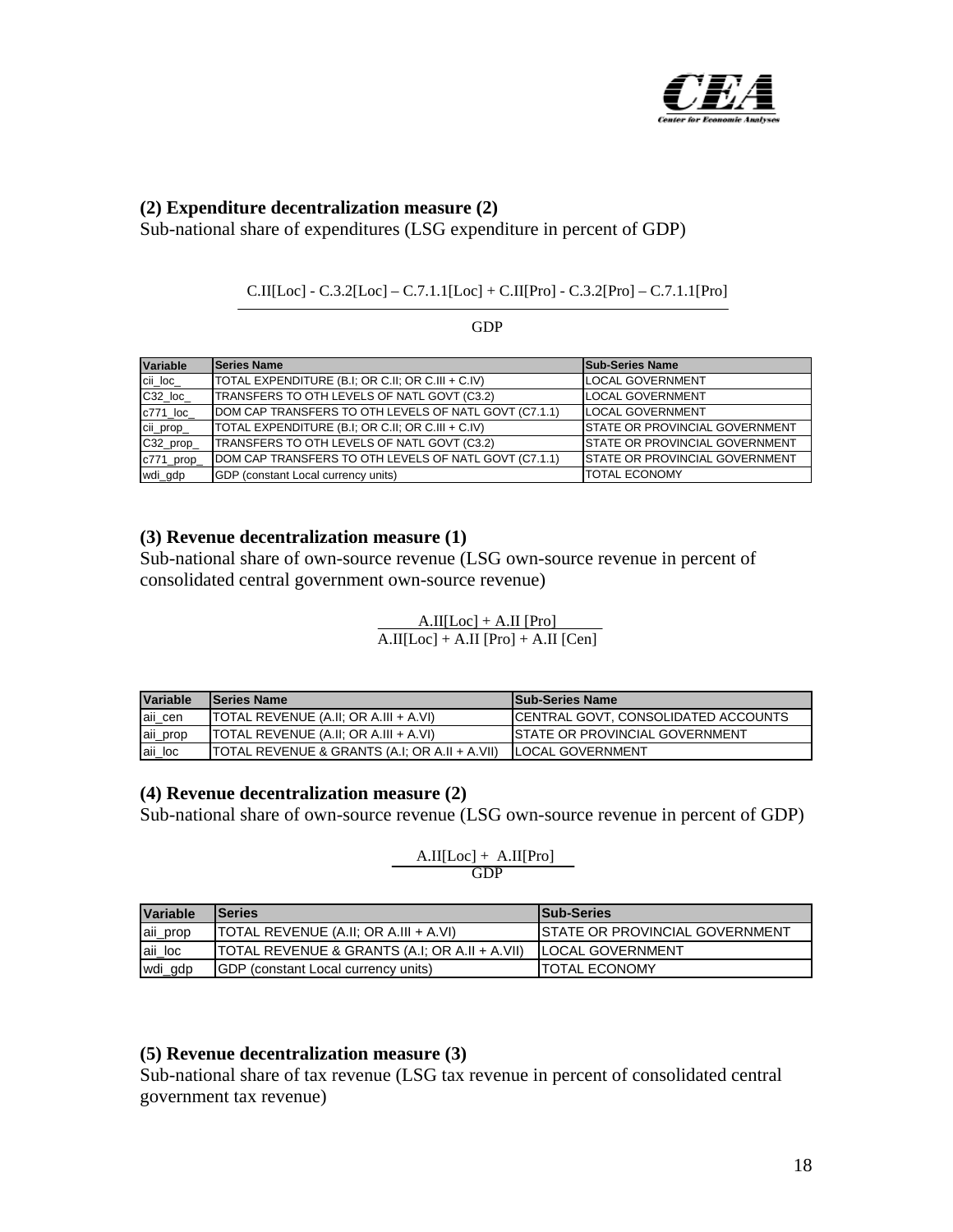

#### $A.IV[Loc] + A.IV[Pro]$  $\overline{A.IV[Loc] + A.IV[Pro] + A.IV[Cen]}$

| Variable | <b>ISeries Name</b>        | <b>Sub-Series Name</b>                     |
|----------|----------------------------|--------------------------------------------|
| aiv cen  | <b>ITAX REVENUE (A.IV)</b> | <b>CENTRAL GOVT, CONSOLIDATED ACCOUNTS</b> |
| aiv_prop | <b>ITAX REVENUE (A.IV)</b> | <b>ISTATE OR PROVINCIAL GOVERNMENT</b>     |
| aiv loc  | <b>ITAX REVENUE (A.IV)</b> | <b>LOCAL GOVERNMENT</b>                    |

#### **(6) Revenue decentralization measure (4)**

Vertical imbalance

#### $A.18[Loc] + A.18[Pro]$

| $C.II[Loc] - C.3.2[Loc] - C.7.1.1[Loc] + C.II[Pro] - C.3.2[Pro] - C.7.1.1[Pro]$ |  |  |  |
|---------------------------------------------------------------------------------|--|--|--|

| Variable  | <b>Series Name</b>                                              | <b>Sub-Series Name</b>                |
|-----------|-----------------------------------------------------------------|---------------------------------------|
| a18_prop  | GRANTS FROM OTH LEVELS OF NATL GOVT (A18)                       | <b>STATE OR PROVINCIAL GOVERNMENT</b> |
| a18 loc   | <b>GRANTS FROM OTH LEVELS OF NATL GOVT (A18)</b>                | <b>LOCAL GOVERNMENT</b>               |
| cii_prop_ | TOTAL EXPENDITURE (B.I; OR C.II; OR C.III + C.IV)               | <b>STATE OR PROVINCIAL GOVERNMENT</b> |
|           | C32_prop_TRANSFERS TO OTH LEVELS OF NATL GOVT (C3.2)            | <b>STATE OR PROVINCIAL GOVERNMENT</b> |
|           | c771_prop_DOM CAP TRANSFERS TO OTH LEVELS OF NATL GOVT (C7.1.1) | <b>STATE OR PROVINCIAL GOVERNMENT</b> |
| cii_loc_  | TOTAL EXPENDITURE (B.I; OR C.II; OR C.III + C.IV)               | <b>LOCAL GOVERNMENT</b>               |
| C32 loc   | TRANSFERS TO OTH LEVELS OF NATL GOVT (C3.2)                     | <b>LOCAL GOVERNMENT</b>               |
| c771 loc  | DOM CAP TRANSFERS TO OTH LEVELS OF NATL GOVT (C7.1.1)           | <b>LOCAL GOVERNMENT</b>               |

#### **4.2. Empirical estimation of the effects of fiscal decentralization on economic growth**

We construct Barro-type growth model, which encompasses the key economic and demographic factors of economic growth: the initial per capita income, the average years of schooling, population growth, relative price of investment and trade openness. Additionally, we introduce different operational definitions of expenditure and revenuebased decentralization to check if they exhibit any consistent influence on the growth of GDP per capita. The period of analysis refers to 1970-2005 thus, long run effect, and the sample of countries consists of 26 economies from the region of Europe.

| <b>Group of countries</b>         | <b>Countries</b>                                        |
|-----------------------------------|---------------------------------------------------------|
| $EU-15$                           | Austria, Belgium, Great Britain, Germany, Greece,       |
|                                   | Denmark, Italy, Portugal, France, Finland, The          |
|                                   | Netherlands, Sweden and Spain.                          |
| <b>Central and Eastern Europe</b> | The Czech Republic, Estonia, Latvia, Lithuania, Poland, |
| (incl. the Baltic States)         | Slovakia, Slovenia, and Hungary.                        |
|                                   |                                                         |
| South-Eastern Europe              | Albania, Bulgaria, Macedonia, Croatia and Romania.      |

Table 6 presents the results from the panel data regression (static model with fixed effects).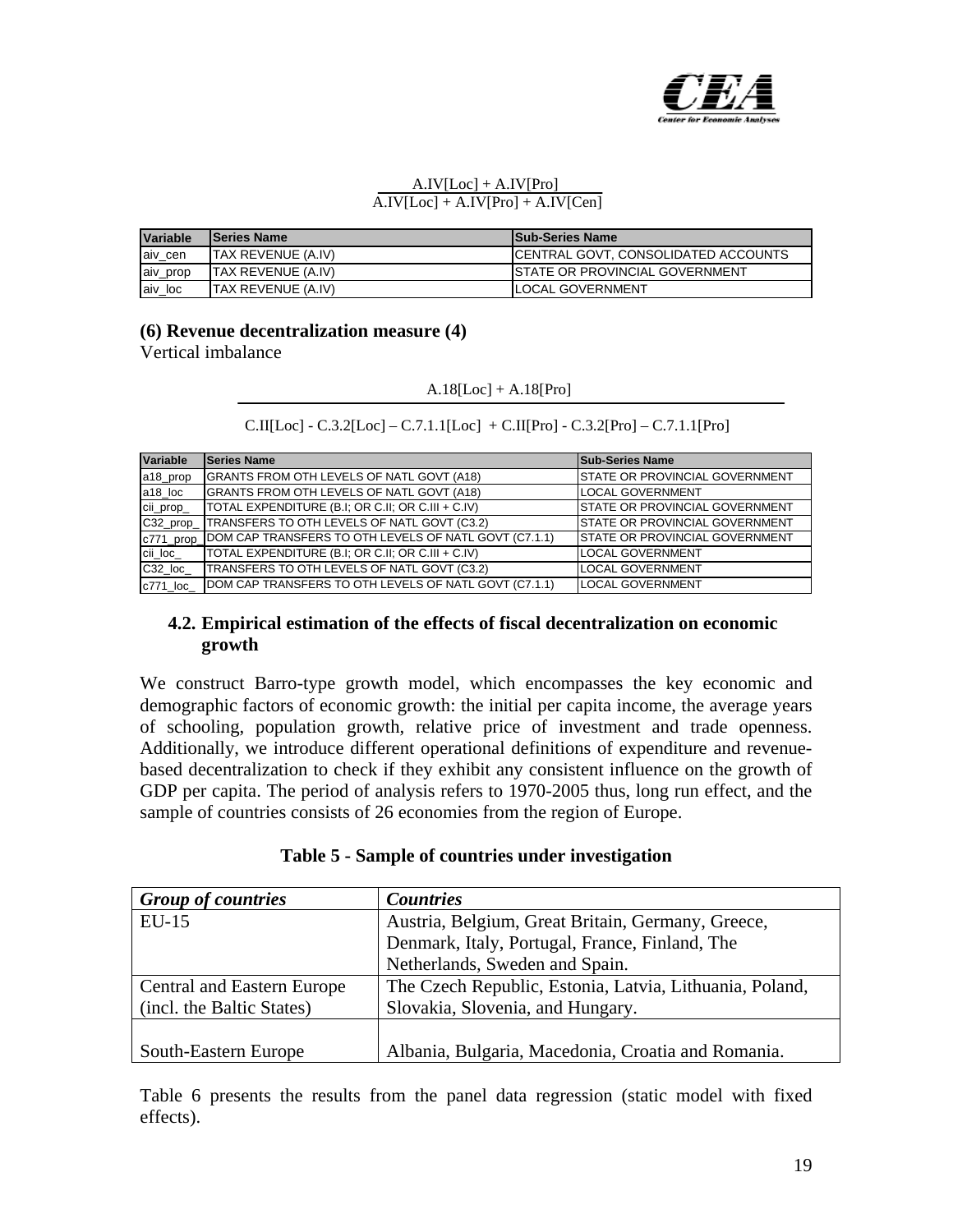

| Dependent variable:                                         |        |                 |                                   |  |  |
|-------------------------------------------------------------|--------|-----------------|-----------------------------------|--|--|
| Average five-year growth of GDP per capita (PPP)            |        |                 |                                   |  |  |
|                                                             |        |                 |                                   |  |  |
| Log GDP per capita                                          |        | $-9.30$         | $-9.14$                           |  |  |
| $t$ -stat                                                   |        | $(-4.94)$ ***   | $(-3.47)$ ***                     |  |  |
| Average years of schooling                                  |        | 1.26            | 1.27                              |  |  |
| t-stat                                                      |        | $***$<br>(3.33) | $(2.38)$ **                       |  |  |
| Population growth                                           |        | $-0.25$         | 0.37                              |  |  |
| t-stat                                                      |        | $(-0.28)$       | (0.33)                            |  |  |
| Relative price of investment                                |        | $-5.02$         | $-5.48$                           |  |  |
| t-stat                                                      |        | $(-1.77)$ *     | $(-1.80)$ *                       |  |  |
| Trade openness                                              |        | 6.74            | 9.11                              |  |  |
| t-stat                                                      |        | ***<br>(3.46)   | $(3.61)$ ***                      |  |  |
| Expenditure decentralization                                |        |                 |                                   |  |  |
| $(LSG / GG$ expenditure)                                    |        | $-0.01$         |                                   |  |  |
| $t$ -stat                                                   |        | $(-0.32)$       |                                   |  |  |
| Expenditure decentralization                                |        |                 |                                   |  |  |
| (LSG expenditure / GDP)                                     |        |                 | $-0.02$                           |  |  |
| t-stat                                                      |        |                 | $(-0.18)$                         |  |  |
| F-statistic                                                 |        |                 | $F(6,58) = 5.41$ $F(6,43) = 6.28$ |  |  |
| Number of observations                                      | 86     |                 | 70                                |  |  |
| Number of countries                                         | 22     |                 | 21                                |  |  |
| R-sq                                                        | 0.4167 |                 | 0.4535                            |  |  |
|                                                             |        |                 |                                   |  |  |
| ***, ** and * indicate 1%, 5% and 10% level of significance |        |                 |                                   |  |  |
|                                                             |        |                 |                                   |  |  |

#### **Table 6 - Panel data model (static, fixed-effects)**

The two measures of fiscal decentralization are separately introduced in the model specification. Expenditure decentralization measures, expressed either as a ratio of local government budget expenditure and consolidated (general) government budget expenditure or LSG expenditure in terms of GDP, do not display statistically significant impact on long-term economic growth. This should not be surprising, since it is in consistent with the findings of the other empirical studies (Martinez-Vazquez and McNabb, 2001; and Ebel and Yilmaz, 2002).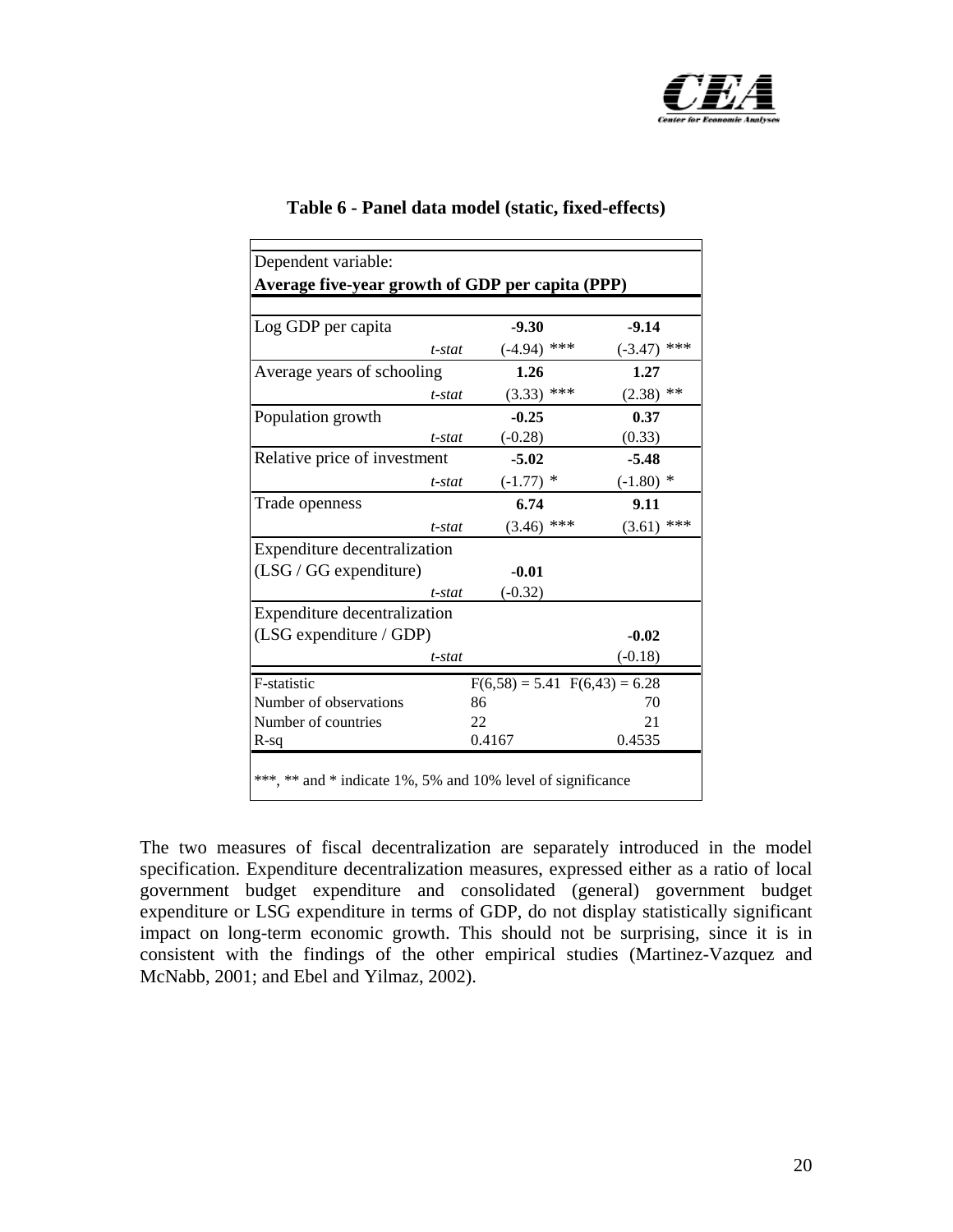

### **5. LITERATURE**

[1] EAR Project on Strengthening the capacity of the Ministry of Environment and Physical Planning in Macedonia, "*Economic, Financial and Administrative Requisites of Approximation to the European Union"*; 2002-2003

[2] EBEL R.D. and YILMAZ S. "*On the measurement and impact of fiscal decentralization".* 

[3] EJGEL F. (2005), *"Creditworthiness, Ratings and Debt Issuance Trends in CEE"*; Presentation for the training in LGU Credit Rating organized by CEA, Oct-Nov 2005

[4] MARTÍNEZ-VÁZQUEZ, Jorge, and MCNAB, Robert M. (2002), *''Fiscal Decentralization and Economic Growth.''* International Studies Program Working Paper. Atlanta: Andrew Young School of Policy Studies, Georgia State University.

[5] NIKOLOV M. Editor (2006), *"The future of local government finance: Case studies from|Romania, Bulgaria and Macedonia"*; Center for Economic Analyses; OSI-Budapest Sponsored

[6] NIKOLOV M. AND STOJKOV A. (2007), "*Upgrading the CEA Macro model with a module for the Local Self Government"* USAID Report 2007

[7] PRUD'HOMME, Remy (1995), *''On the Dangers of Decentralization''* World Bank Economic Review 9.

[8] SEWELL, David (1996), *''The Dangers of Decentralization According to Prud'homme: Some Further Aspects.''* World Bank Research Observer 11: 143-50.

[9] TER-MINASSIAN T. (1997), *"Fiscal Federalism in Theory and Practice"*; Washington DC, International Monetary Fund 1997

[10] TER-MINASSIAN T. (1996), *"Borrowing by Subnational Governments: Issues and Selected International Experiences"* 

[11] TER-MINASSIAN (1997), "*Intergovernmental Fiscal Relations in Macroeconomic perspective. An Overview, in Fiscal Federalism in Theory and Practice*" IMF, p.p. 3-24.

[12] TER-MINASSIAN (1997), "*Decentralization and macroeconomic management",* IMF

[13] WB, *"Mobilizing private finance for local infrastructure in Europe and Central Asia"*; Working paper 46, 2005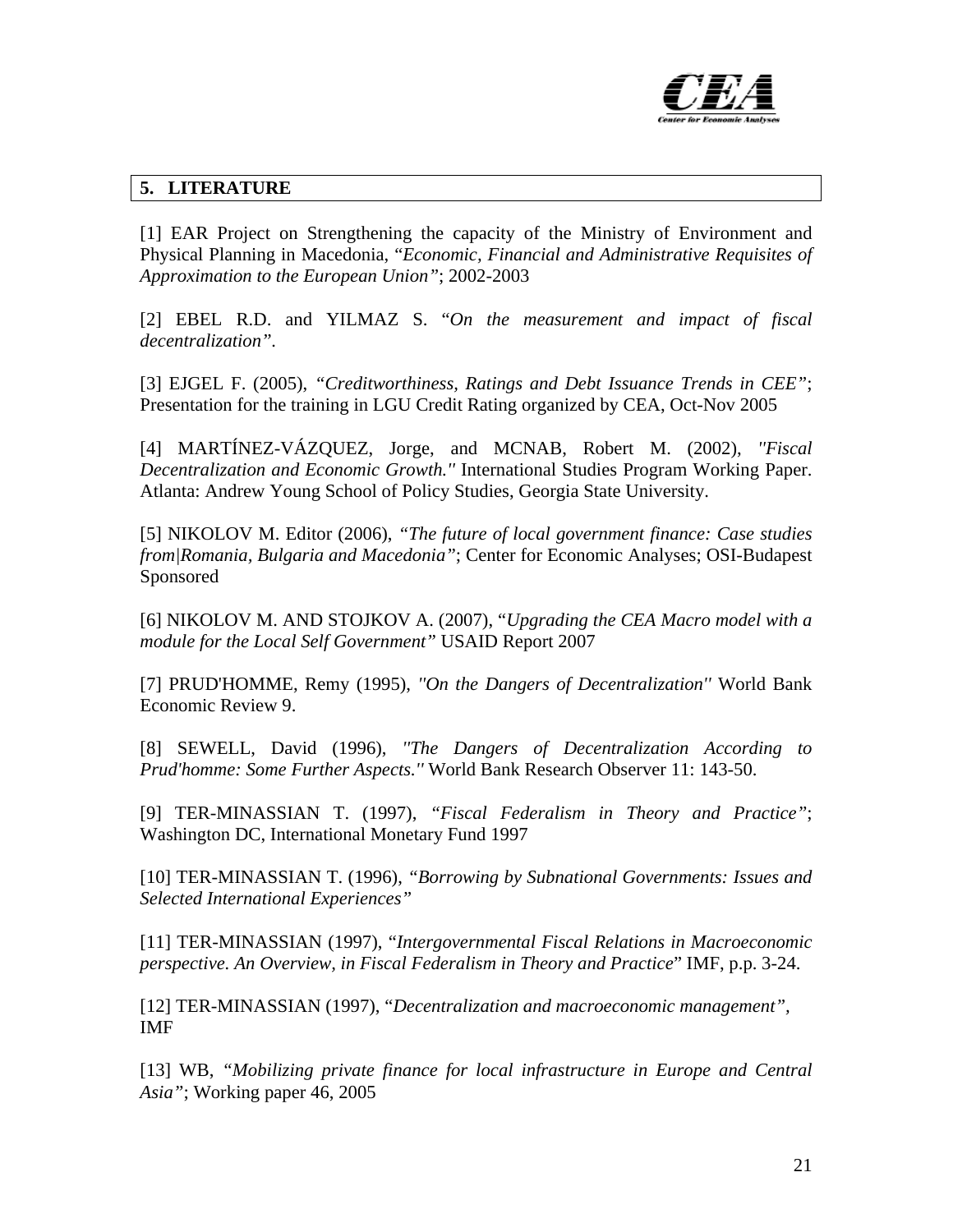

## **ANNEX 1. TABLES**

#### **Table A1 - Consolidated Local Government Budgets (2003-2006), In millions of Denars and in millions of EUR**

| <b>Local Government</b>                 |                  |                  |                  |                  |        |        |                    |         |
|-----------------------------------------|------------------|------------------|------------------|------------------|--------|--------|--------------------|---------|
| <b>Finance</b>                          | 2003             | 2004             | 2005             | 2006             | 2003   | 2004   | 2005               | 2006    |
| In millions of Denars                   |                  |                  |                  |                  |        |        | In millions of EUR |         |
| <b>Total LSG Revenue</b>                | 4388             | 4871             | 5559             | 8114             | 71.6   | 79.4   | 90.7               | 132.6   |
| Tax revenue                             | 2888             | 3196             | 3293             | 3520             | 47.1   | 52.1   | 53.7               | 57.5    |
| Personal income tax                     |                  | $\boldsymbol{0}$ | 100              | 203              | 0.0    | 0.0    | 1.6                | 3.3     |
| Other tax revenue                       |                  | 3196             | 3193             | 3317             | 0.0    | 52.1   | 52.1               | 54.2    |
| Non-tax revenue                         | 156              | 310              | 189              | 1132             | 2.5    | 5.1    | 3.1                | 18.5    |
| Capital revenue                         | 50               | 83               | 6                | 85               | 0.8    | 1.4    | 0.1                | 1.4     |
| Transfers and grants                    | 1294             | 1282             | 2071             | 3376             | 21.1   | 20.9   | 33.8               | 55.2    |
| <b>Total LSG Expenditure</b>            | 4109             | 4741             | 2491             | 4895             | 67.1   | 77.3   | 40.6               | 80.0    |
| Salaries and allowances                 | 545              | 563              | 698              | 1202             | 8.9    | 9.2    | 11.4               | 19.6    |
| Goods and services                      | 1460             | 1324             | 1554             | 3461             | 23.8   | 21.6   | 25.4               | 56.6    |
| <b>Current transfers</b>                | 279              | 195              | 3                | 0.2              | 4.6    | 3.2    | 0.0                | 0.0     |
| Interest payments                       | 8                | 3                | $\mathbf{0}$     | $\boldsymbol{0}$ | 0.1    | 0.1    | 0.0                | 0.0     |
| - on non-resident debt                  | $\boldsymbol{0}$ | $\boldsymbol{0}$ | $\theta$         | $\Omega$         | 0.0    | 0.0    | 0.0                | 0.0     |
| - on domestic debt                      | $\overline{0}$   | $\theta$         | $\mathbf{0}$     | $\theta$         | 0.0    | 0.0    | 0.0                | 0.0     |
| - on other levels of govern.            | $\boldsymbol{0}$ | $\boldsymbol{0}$ | $\boldsymbol{0}$ | $\mathbf{0}$     | 0.0    | 0.0    | 0.0                | 0.0     |
| Capital expenditure                     | 1816             | 2656             | 236              | 233              | 29.6   | 43.3   | 3.9                | 3.8     |
| Purchase of capital assets              | 1788             | 2643             | 236              | 233              | 29.2   | 43.1   | 3.9                | 3.8     |
| Capital transfers                       | 28               | 13               | $\mathbf{0}$     | $\boldsymbol{0}$ | 0.5    | 0.2    | 0.0                | 0.0     |
| <b>LSG</b> overall balance              | 280              | 130              | 3068             | 3218             | 4.6    | 2.1    | 50.1               | 52.6    |
| <b>LSG Financing</b>                    | $-280$           | $-130$           | $-3068$          | $-3218$          | $-4.6$ | $-2.1$ | $-50.1$            | $-52.6$ |
|                                         |                  |                  |                  |                  |        |        |                    |         |
| <b>Inflows</b>                          | $-251$           | $-114$           | $-728$           | $-950$           | $-4.1$ | $-1.9$ | $-11.9$            | $-15.5$ |
| Domestic borrowing                      | $-251$           | $-114$           | $-728$           | $-950$           | $-4.1$ | $-1.9$ | $-11.9$            | $-15.5$ |
| <b>Bank borrowing</b><br>Other domestic | 51               | 45               | 14               | 14               | 0.8    | 0.7    | 0.2                | 0.2     |
| financing                               | $-302$           | $-184$           | $-742$           | $-964$           | $-4.9$ | $-3.0$ | $-12.1$            | $-15.8$ |
| Sale of securities                      |                  | 25               | $\boldsymbol{0}$ | 0.2              | 0.0    | 0.4    | 0.0                | 0.0     |
| Foreign borrowing                       |                  |                  | $\mathbf{0}$     | $\mathbf{0}$     | 0.0    | 0.0    | 0.0                | 0.0     |
| <b>Outflows</b>                         | 30               | 15               | 2340             | 2268             | 0.5    | 0.3    | 38.2               | 37.1    |
| Repayment of principal                  | 28               | 15               | 2340             | 2268             | 0.5    | 0.3    | 38.2               | 37.1    |
| Equity                                  | 1.3              | $\boldsymbol{0}$ | $\boldsymbol{0}$ | $\boldsymbol{0}$ | 0.0    | 0.0    | 0.0                | 0.0     |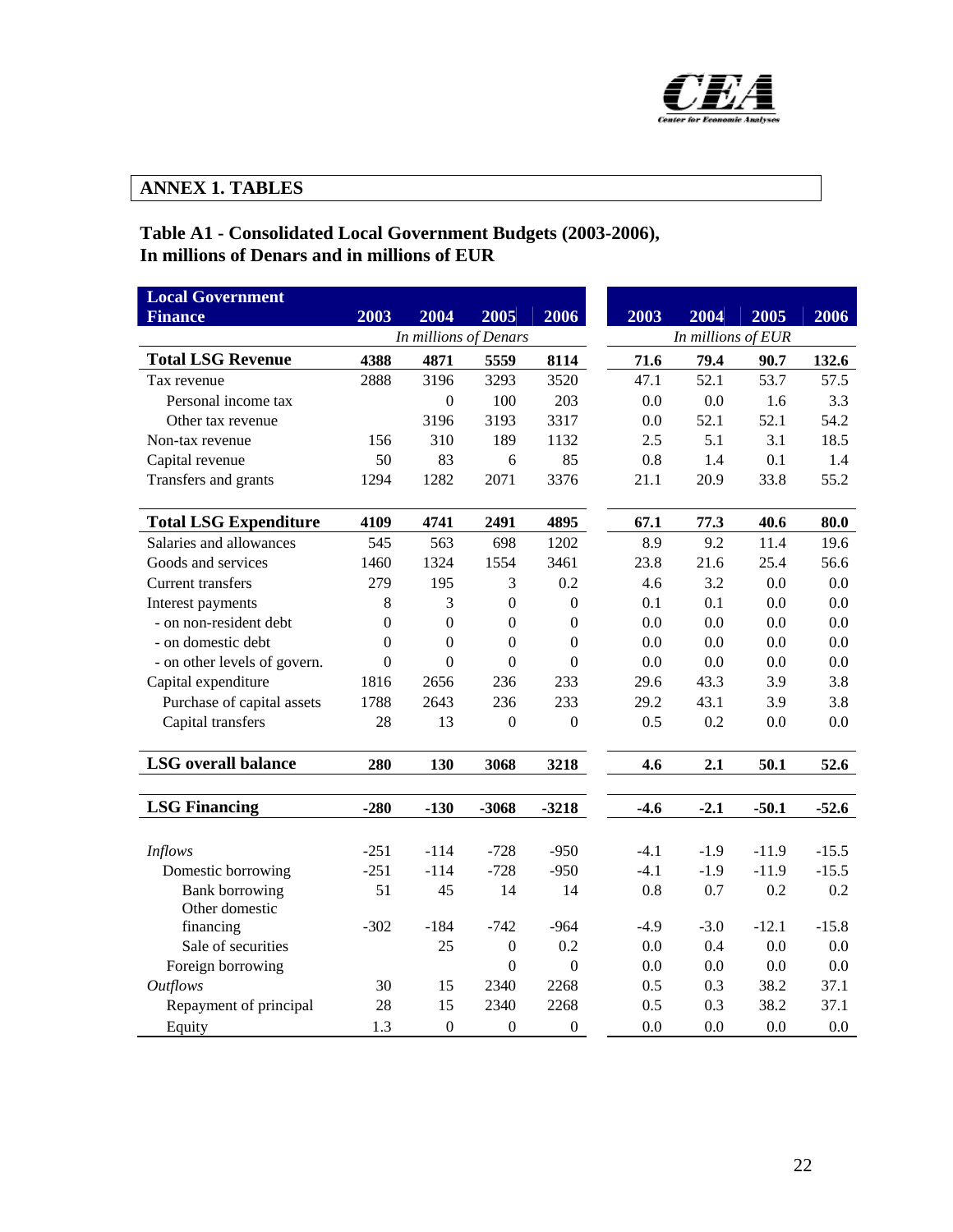

| Table A2 - Capital expenditure of Macedonian municipalities in 2006 |  |
|---------------------------------------------------------------------|--|
| In millions of Denars and in millions of EUR                        |  |

|                              | In Millions of In Millions of |            |    |                     |               | In Millions of In Millions of |
|------------------------------|-------------------------------|------------|----|---------------------|---------------|-------------------------------|
| <b>Municipality</b>          | <b>Denars</b>                 | <b>EUR</b> |    | <b>Municipality</b> | <b>Denars</b> | <b>EUR</b>                    |
| <b>Republic of Macedonia</b> | 232.69                        | 3.78       |    |                     |               |                               |
| 1 Skopje-Grad                | 49.78                         | 0.81       | 45 | Mavrovo-Rostuse     | 0.68          | 0.01                          |
| 2 Aracinovo                  | 0.00                          | 0.00       | 46 | Negotino            | 2.40          | 0.04                          |
| 3 Berovo                     | 0.54                          | 0.01       | 47 | Novo Selo           | 0.76          | 0.01                          |
| 4 Bitola                     | 8.53                          | 0.14       | 48 | <b>Bosilovo</b>     | 2.35          | 0.04                          |
| 5 Novaci                     | 0.39                          | 0.01       | 49 | Ohrid               | 15.33         | 0.25                          |
| 6 Bogdanci                   | 0.00                          | 0.00       | 50 | Debarca             | 0.72          | 0.01                          |
| 7 Dojran                     | 0.26                          | 0.00       | 51 | Pehcevo             | 0.00          | 0.00                          |
| 8 Bogovinje                  | 1.95                          | 0.03       | 52 | Petrovec            | 0.00          | 0.00                          |
| 9 Brvenica                   | 0.19                          | 0.00       | 53 | Zelenikovo          | 1.08          | 0.02                          |
| 10 Valandovo                 | 0.37                          | 0.01       | 54 | Prilep              | 7.68          | 0.12                          |
| 11 Veles                     | 4.62                          | 0.08       | 55 | Krivogastani        | 0.11          | 0.00                          |
| 12 Cashka                    | 2.03                          | 0.03       | 56 | Probistip           | 0.76          | 0.01                          |
| 13 Vinica                    | 1.04                          | 0.02       | 57 | Radovis             | 2.38          | 0.04                          |
| 14 Vrapciste                 | 3.31                          | 0.05       | 58 | Konce               | 0.69          | 0.01                          |
| 15 Gevgelija                 | 5.01                          | 0.08       | 59 | Rankovce            | 0.08          | 0.00                          |
| 16 Gostivar                  | 3.14                          | 0.05       | 60 | Resen               | 2.83          | 0.05                          |
| 17 Debar                     | 7.23                          | 0.12       | 61 | Rosoman             | 0.02          | 0.00                          |
| 18 Centar Zupa               | 2.00                          | 0.03       | 62 | Gradsko             | 0.19          | 0.00                          |
| 19 Delcevo                   | 0.91                          | 0.01       | 63 | Sopiste             | 0.00          | 0.00                          |
| 20 Demir Hisar               | 1.10                          | 0.02       | 64 | Studenicani         | 1.48          | 0.02                          |
| 21 Demir Kapija              | 0.45                          | 0.01       | 65 | Struga              | 38.48         | 0.63                          |
| 22 Dolneni                   | 1.75                          | 0.03       | 66 | Vevcani             | 0.00          | 0.00                          |
| 23 Zelino                    | 0.01                          | 0.00       | 67 | Strumica            | 3.45          | 0.06                          |
| 24 Ilinden                   | 2.58                          | 0.04       | 68 | Vasilevo            | 0.45          | 0.01                          |
| 25 Jegunovce                 | 0.19                          | 0.00       | 69 | Sveti Nikole        | 0.84          | 0.01                          |
| 26 Kavadarci                 | 6.37                          | 0.10       | 70 | Lozovo              | 0.04          | 0.00                          |
| 27 Kicevo                    | 4.39                          | 0.07       | 71 | Tearce              | 0.56          | 0.01                          |
| 28 Vranestica                | 0.00                          | 0.00       | 72 | Tetovo              | 6.69          | 0.11                          |
| 29 Drugovo                   | 0.59                          | 0.01       | 73 | Cucer-Sandevo       | 0.31          | 0.01                          |
| 30 Zajas                     | 0.18                          | 0.00       | 74 | Stip                | 3.38          | 0.05                          |
| 31 Oslomej                   | 0.20                          | 0.00       | 75 | Karbinci            | 0.08          | 0.00                          |
| 32 Plasnica                  | 0.14                          | 0.00       | 76 | Saraj               | 0.00          | 0.00                          |
| 33 Kocani                    | 1.00                          | 0.02       | 77 | Gazi Baba           | 3.38          | 0.05                          |
| 34 Zrnovci                   | 0.02                          | 0.00       | 78 | Gjorce Petrov       | 1.76          | 0.03                          |
| 35 Oblesevo-Cesinovo         | 0.17                          | 0.00       | 79 | Karpos              | 0.65          | 0.01                          |
| 36 Kratovo                   | 5.61                          | 0.09       | 80 | Centar              | 3.64          | 0.06                          |
| 37 Kriva Palanka             | 0.17                          | 0.00       | 81 | Suto Orizari        | 0.26          | 0.00                          |
| 38 Krusevo                   | 0.12                          | 0.00       | 82 | Kisela Voda         | 3.81          | 0.06                          |
| 39 Mogila                    | 0.15                          | 0.00       | 83 | Cair                | 0.67          | 0.01                          |
| 40 Kumanovo                  | 6.10                          | 0.10       | 84 | Aerodrom            | 0.54          | 0.01                          |
| 41 Staro Nagoricane          | 0.16                          | 0.00       | 85 | <b>Butel</b>        | 0.01          | 0.00                          |
| 42 Lipkovo                   | 0.14                          | 0.00       |    |                     |               |                               |
| 43 Makedonska Kamenica       | 0.46                          | 0.01       |    |                     |               |                               |
| 44 Makedonski Brod           | 0.79                          | 0.01       |    |                     |               |                               |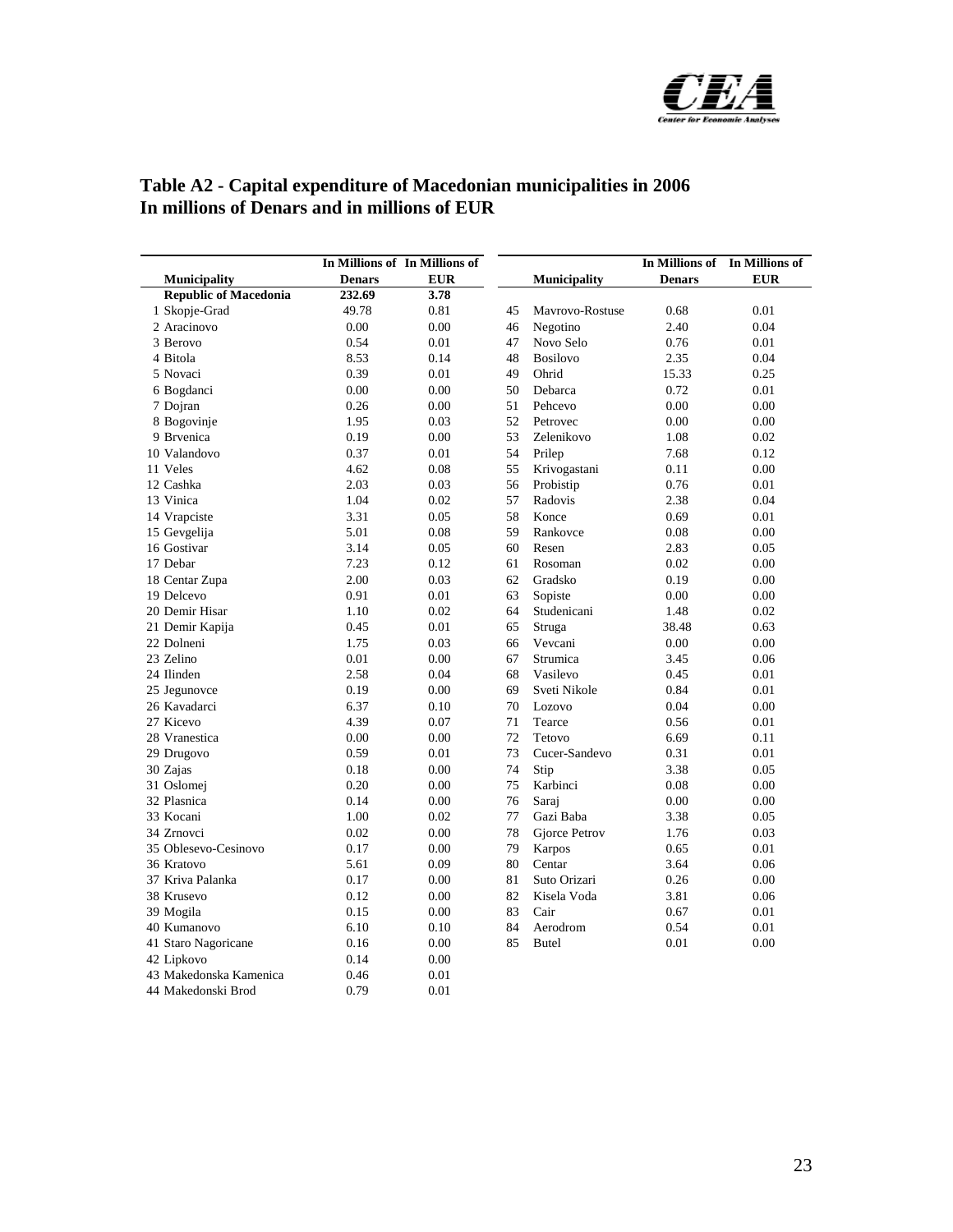

## **ANNEX 2. ON THE MAIN FEATURES OF THE CEA MACRO MODEL**

#### *Introduction*

CEA Macro-MK is an empirical macroeconomic model of Macedonia. The August2007 version is the fruit of the co-operation between Macedonian economists from Sector for Economic Policies and Regulatory Reform of the Secretariat General of the Government of Macedonia (GoM), Center for Economic Analyses (CEA), Department of Economics*,*  Faculty of Law, University Ss Cyril and Methodius (Un C&M), and National Bank of Macedonia (NBRM), and Dutch economists from Micromacro Consultants (MMC), based on CEA Macro models of other countries like the Netherlands, Poland, EU15, Indonesia, etc. This appendix briefly explains the background of the model: the organisation in several sheets, the consistency framework, the forecasting part and the main behavioural equations. An important role in this model played competitiveness: thanks to increase of productivity and decrease of taxes the domestic inflation is low and this stimulates exports, and then disposable income, followed by increase of consumption and investments. And thanks to the growth of exports, investments and consumption GDP goes up. The model is running till 2013, but many coefficients are still preliminary.

Recently CEA upgraded the CEA Macro model further with a LSG Module thus, giving more estimation flexibility to simulate wider policy measures at local level as well.

#### *CEA Macro Methodology*

The methodology of *CEA Macro* consists of constructing a combined instrument: a macroeconomic database and an analytical framework that uses the data from the database. The construction of this combined instrument is in most projects achieved through close co-operation of local staff expertise of local institutions (Ministries, Statistical Office, and Central Bank) and international consultants' expertise of data and instruments for economic analyses in a market economy. The first, preliminary version of CEA Macro Macedonia was made by MMC and then discussed and improved in many workshops with Macedonian economists.

The interdependency of institutional development and economic policy for achieving economic and social development is generally recognized*.* Many countries have adopted adjustment/transition programs that not only change the structure of the economy, but also the role of the institutions*.* However, a common misconception is that changing a country's economic focus necessarily translates into the elimination or marginalization of government and social structures*.* The experience of the Netherlands demonstrates that this is not the case. The Central Planning Bureau of the Netherlands (CPB) is an independent government agency established 60 years ago by Dr*.* Tinbergen*.* The CPB's charter is to formulate, analyze, monitor and forecast different policy scenarios in a welldeveloped market economy*.* It has played a central and rather unique role in the Dutch economic policy formation*.* In particular, it contributed to the building of a consensus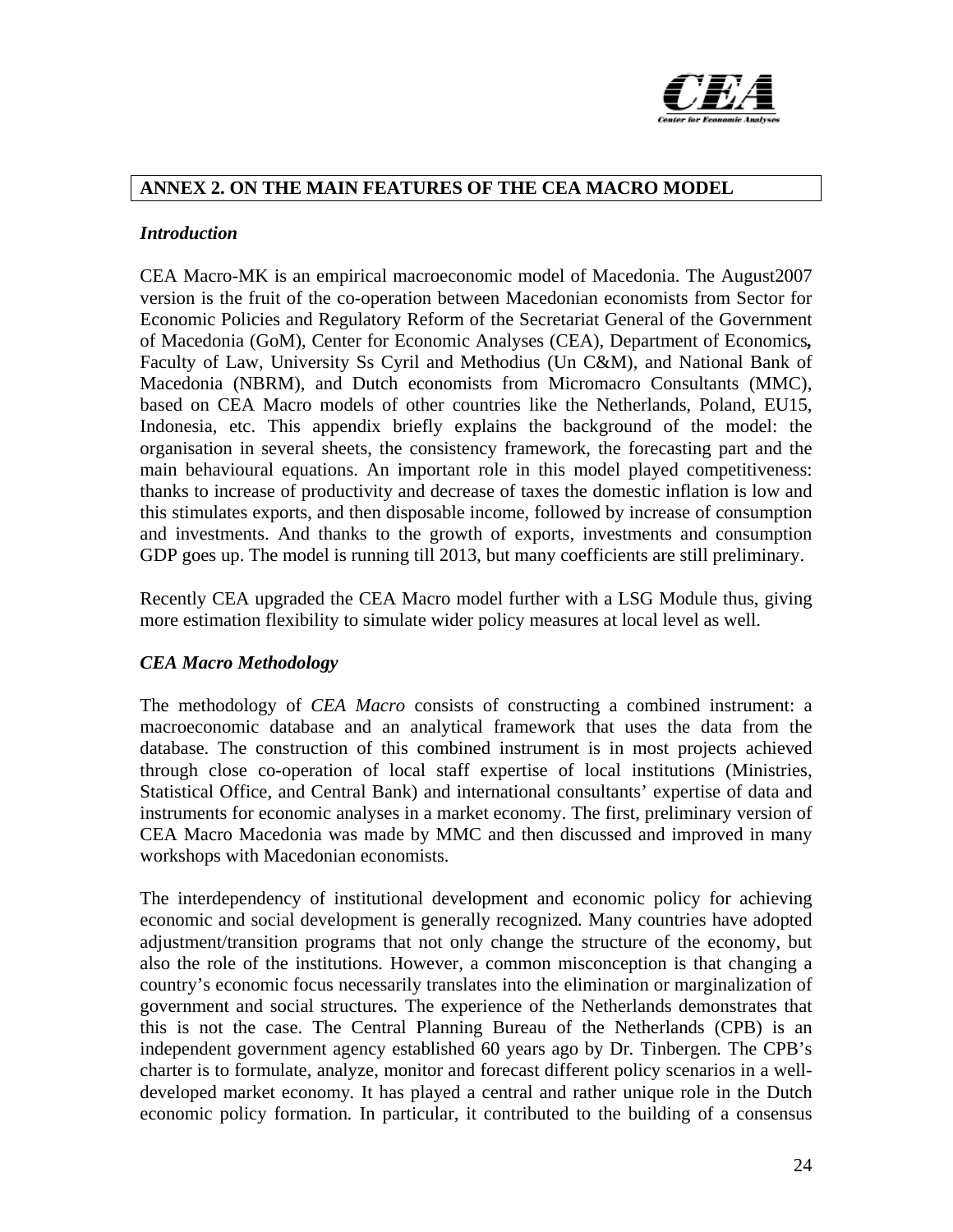

about economic policy between the government and the main social institutions (e.g., labor unions and employers' organizations)*.* 

*CEA Macro* is methodology to construct an integrated data, forecasting, and simulation model based on the core of the macro models of the CPB and the experience to combine that knowledge with the needs of other countries. In this section we use the name for the methodology as well as for the resulting model. It is a so-called aggregate demand, aggregate supply model (AD-AS model) that combines modern macroeconomic theory with pragmatic modeling. It is easily adapted to fit the institutional and behavioral relationships in other countries*.*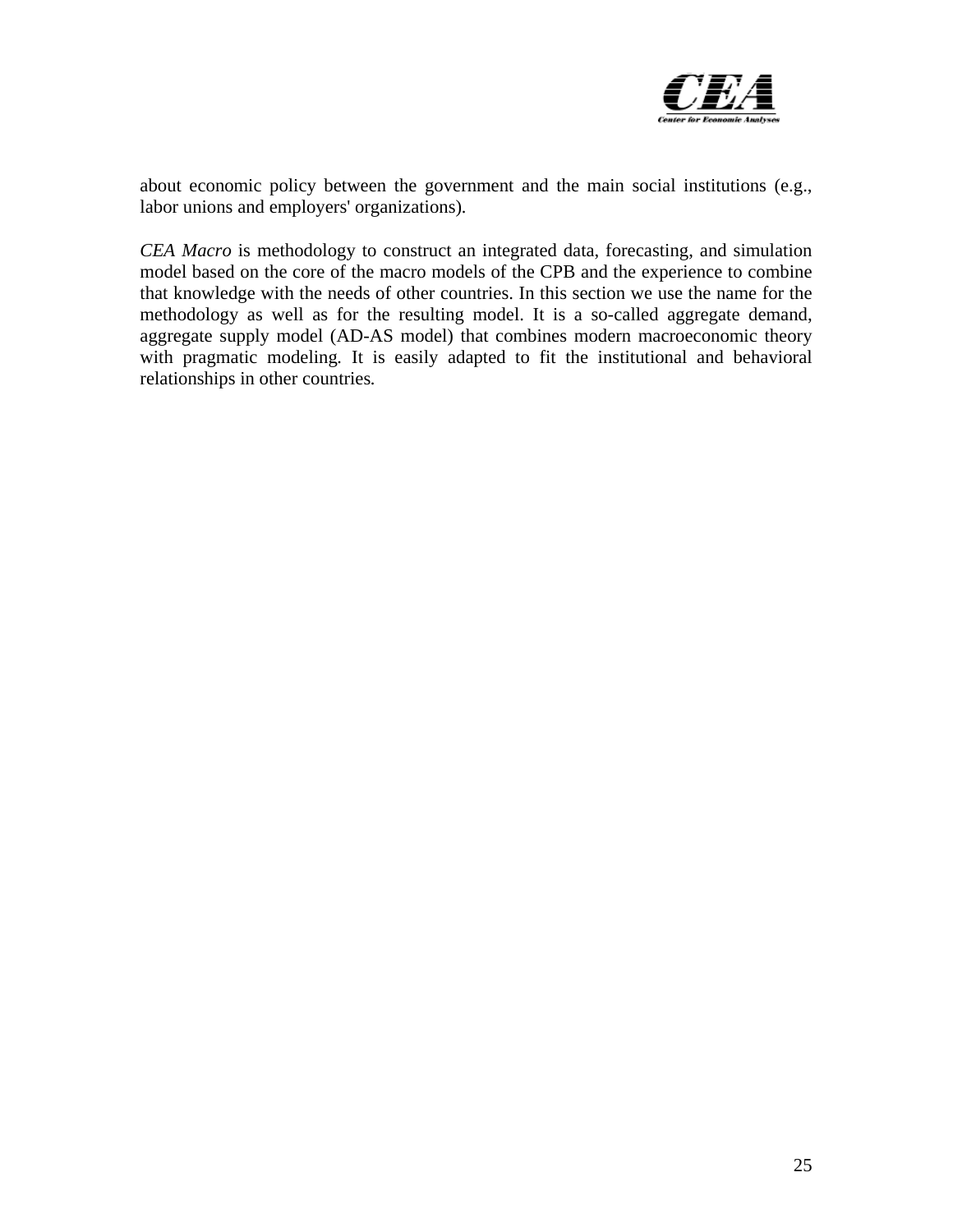

## **CEA Macro Framework**



Features of CEA Macro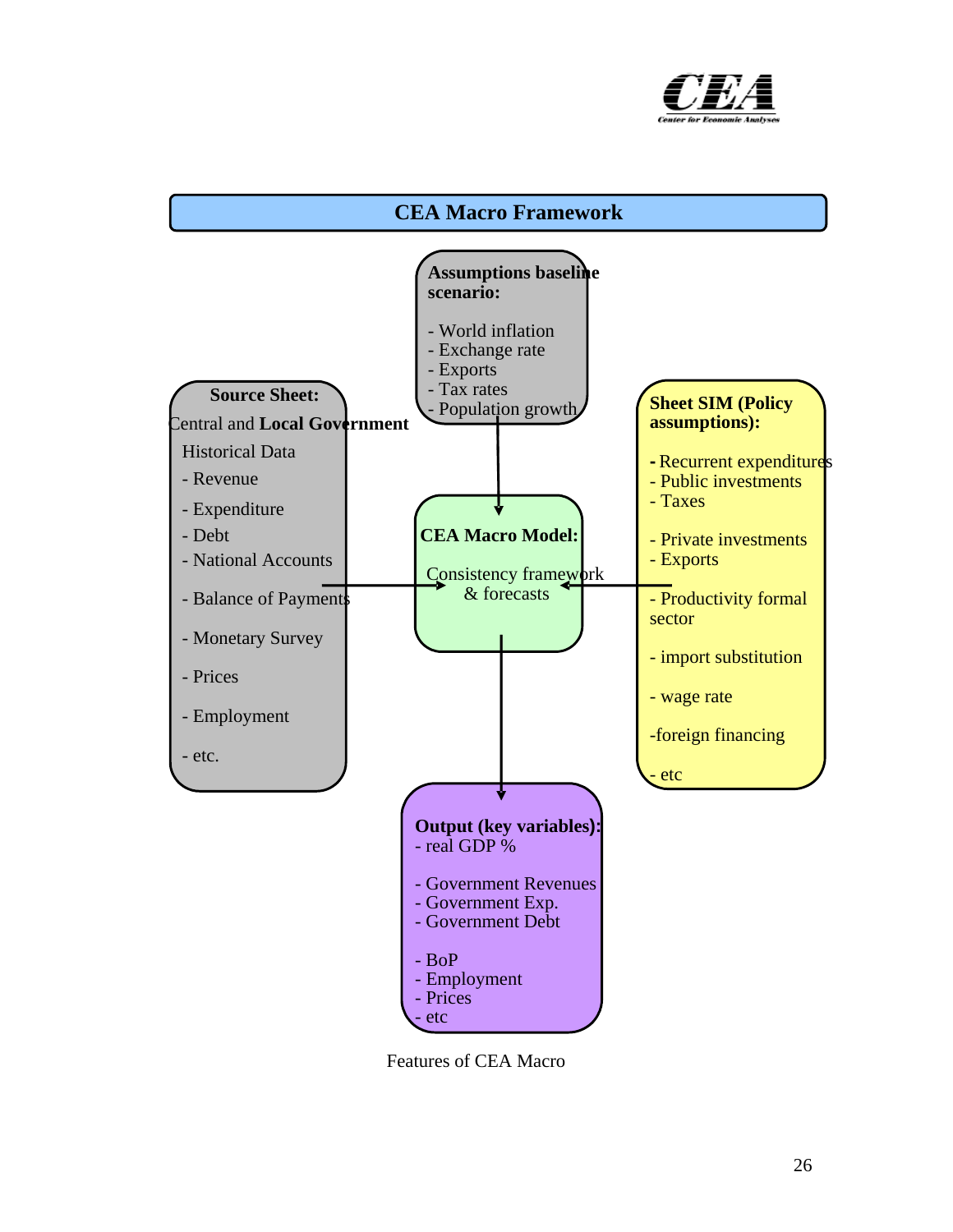

*CEA Macro* is integrated data, forecasting, and simulation model designed to run also on Microsoft Excel*. CEA Macro* data-model produces a comprehensive and consistent survey of the macro economy in the form of the National Accounts (SNA 1993) of a country, not only the National Accounts in a narrow sense, but and consistent with that, prices, an overview of the labor market, the monetary sector, and the public sector*.*  Specifically the data model produces information on the following:

- $\blacksquare$  macro economy;
- balance of payments transactions;
- government expenses and revenues and deficit;
- national income and expenditure;
- prices:
- monetary indicators;
- labor market indicators; and
- other key economic indicators*.*

The quality of the data is assured through a set internal definitions and parameters that compensate for data irregularities and therefore produce consistent results. This makes *CEA Macro* a powerful and easy tool for the integration of data from different sources, for discussing the consistency requirements between these data sources, and for getting a quick overview of the current state of affairs in the overall economy. In addition to being a data model, *CEA Macro* is also a forecasting and simulation model*.* As such, it can make simulations, forecasts and medium- and long-term scenarios*.* These calculations may serve as a base for forecasting the budget and for discussing macro economic policy issues*.* 

Clearly, *CEA Macro* has to be adapted for different countries because data, institutional development, and economic progress vary by country*.* This is also the reason we stress local staff participation (institutes like Ministry of Finance, Planning, National Bank, Statistical Office) in the construction of *CEA Macro* because they have the best knowledge of the local conditions*.* Involving local staff also serves the overall goal of involving more people in the discussions about how the economy operates and how it may be directly or indirectly influenced by policy*.* Our experience suggests that this overall goal is achieved naturally in the *CEA Macro* approach, because the use of a spreadsheet allows for an immediate and transparent relationship between the verbal discussions, the modeled equations and the modeling output.

#### *Theory behind the behavioral equations in brief*

As also noted above, behavioral variables are calculated on the basis of other variables in the spreadsheet and behavioral coefficients*.* The values of the behavioral coefficients are based on a combination of time series analysis, economic theory, feasibility of model results, and comparative studies*.* In the case of developing economies, historical research must be augmented with these latter components because the development process affects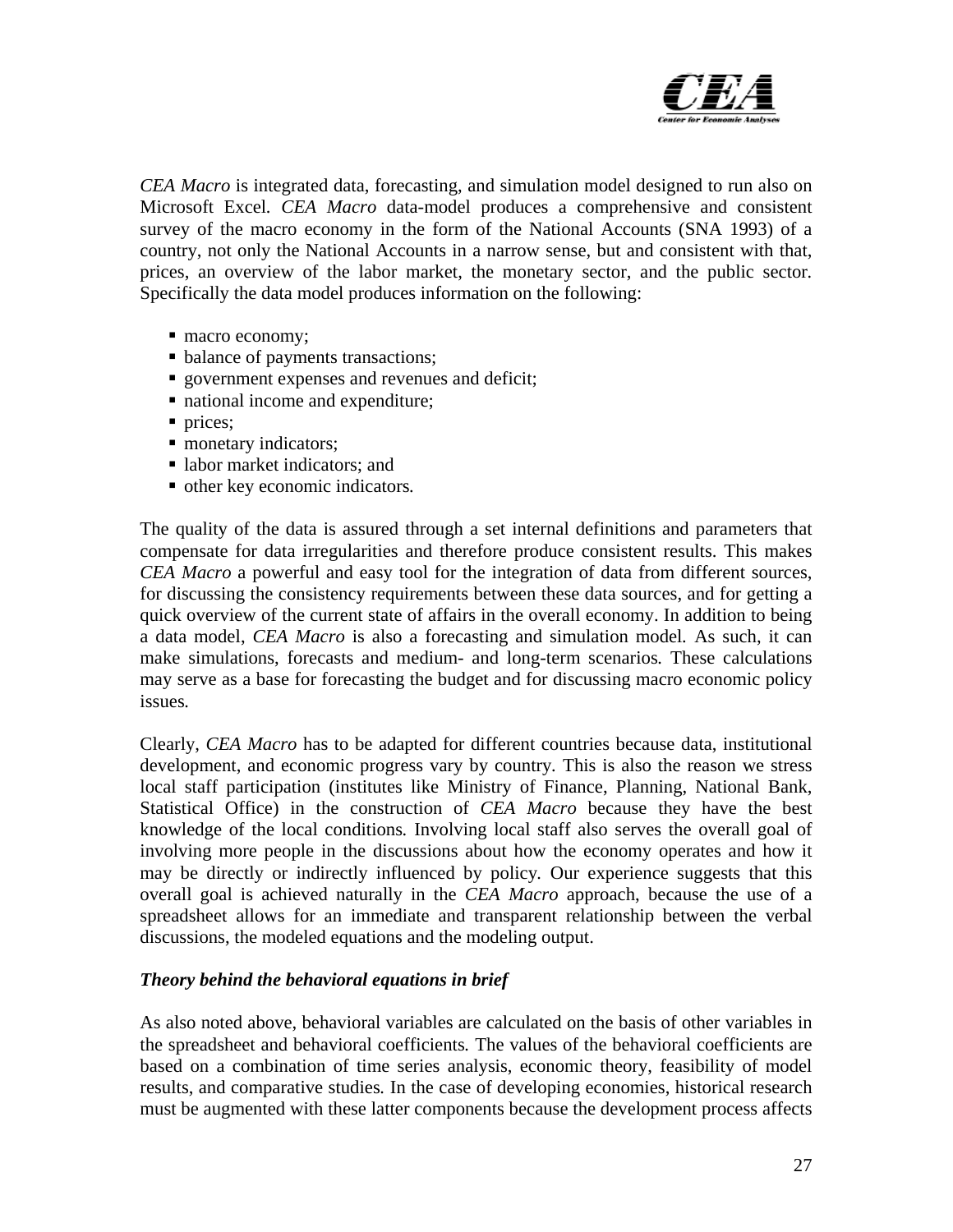

behavioral relationships, causing a structural change in the time series*.* Where possible evidence from other countries is used to calibrate local statistics.

Below is a discussion of the most important behavioral equations, and their significant explanatory variables. See the Flow Diagram for the relations between variables and the box with 12 main behavioral equations for an overview of the formulas and levels of the preliminary coefficients.

#### • *Consumer behavior.*

 Consumption is determined by intertemporal optimization. In that case consumption is determined by the real disposable income, wealth and interest rate. Since data on wealth was not available, we left out wealth and interest rate from the equation, but we make a difference between the consumption rates of income from labor and remittances on the one hand and profit income from the other hand. The change in the value of consumption is a function of net disposable income of wage earners and profits.

• *Investment behavior.* 

 Many investments theories are available (accelerator theory; neo-classical investment theory; vintage theory; adjustment cost models; Tobin's q; the finance approach; Keynesian approach; supply factors). However in practice it is quite difficult to find a theory with high forecasting capacity. So for the time being we use a rather simple investment function: Investments in industries are a function of gross value added of industries (accelerator) and profit rate.

## • *The export function*

 Exports are the foreign demand for Macedonian products. If we assume that the rest of the world has a CES utility function, then the growth of Macedonian exports are determined by the growth rate of relevant trading partners and the difference in domestic and international inflation: The change in the quantity of exports is a function of the change in world trade, the difference between export and import prices and production capacity. At this moment in CEA Macro-MK test version we only brought a macro export equation, but we think that we need a special micro block of the export sector, in which we model each of the most important export products separately.

## • *The demand for imports function.*

• For the production of final output of the private sector (Consumption +Investments +Exports) domestic value added as well as imports is needed. The share of domestic value added to imports will change if domestic inflation differs from international inflation. The direct plus indirect import intensity of different final demand categories (C, I, E) can differ, but because a Cumulated Production Structure (CPS) Matrix of Macedonia is not available, we cannot take into account these differences. In empirical studies it is often found that the elasticity of imports to final output is higher then 1. This may be explained by a trend towards internationalization. This gives the next equation: The change in the quantity of imports is a function of real final output and the difference between internal and external inflation.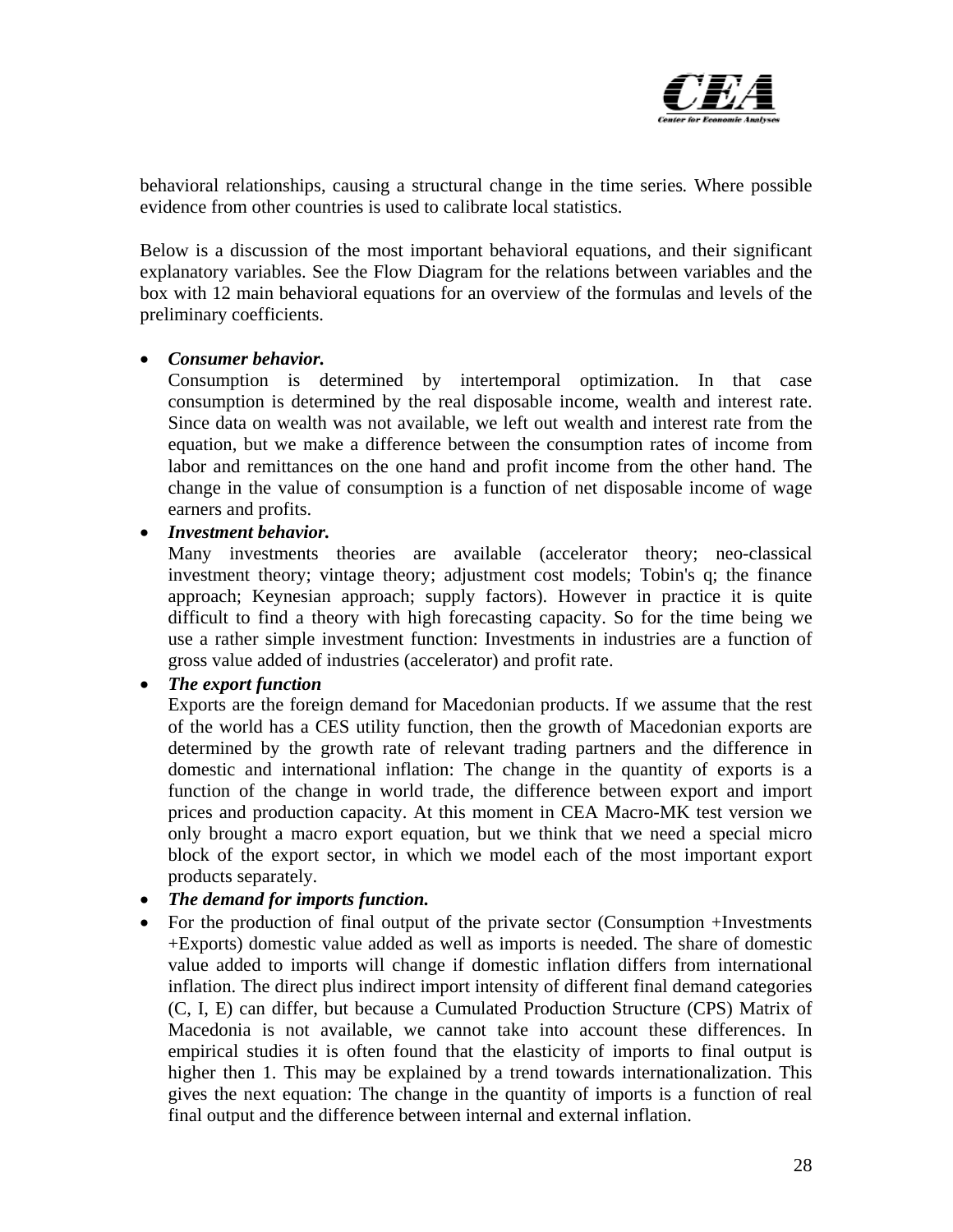

• *Prices.* 

In a market economy with many competing firms the marginal prices will follow marginal costs (the combination of wage costs, import costs and capital costs). However if the capacity utilization rate changes, the profit margin will change and the marginal price might differ from the marginal cost price. On top of that will export prices be sensitive to foreign competitors' prices. Because we have yet no good figure for the utilization rate, we neglect that factor for the time being. Concerning the consumer price we take also the change in indirect taxes as one of the costs components: The change in the consumer price is a function of the change in costs and the change in the indirect tax rate.

#### • *The export price*

 The export cost price is not only a function of import prices and wage costs. The export prices also will be affected a lot by international competitors' prices.

#### • *The investment price*

The change in the price of investment goods is a function of the change in costs.

• *Wage determination* 

 The changes in the wage rte can be explained by a process of bargaining. In this process the employers are most interested in gross wage costs and employees (individuals and trade unions) in net real wages. The change in strength of employers versus employees is given by the change in the unemployment. (Phillips curve effect). So the components in the wage equation are the consumption price, the labor productivity and the change in unemployment and the change in direct tax pressure.

## • *Employment*

If we assume that the production of the value added takes place in a CES production function with capital and labor, the employment will follow the production growth minus productivity increase minus the growth of wages cost compared to other costs (with for the time being the consumer price as indicator). Because the labor intensity of several components of final output differs, we have to include differences in labor intensity, but because a CPS matrix of Macedonia is not available, that is left out. But we made a start to also introduce production capacity. (For the time being 85% weight to production and the remaining 15% to production capacity. So the growth of employment in industries is a function of growth of the final output and real production capacity and the labor productivity and relative wage costs.

## • *Unemployment*

The change in unemployment rate is the result of changes in supply and demand. However both supply and demand changes do not influence for 100% the unemployment. On the supply side the "discouraged worker effect" has to be taken into account. Also on the demand side a change in demand will fully affect the unemployment figure because not all unemployed are registered, and if employment increases, new employed are also recruited from this labor reserve. So the change in unemployment rate is a function of some part of change in demand for labor and the increase in labor supply.

• *The exchange rate is exogenous, given the policy of NBRM.*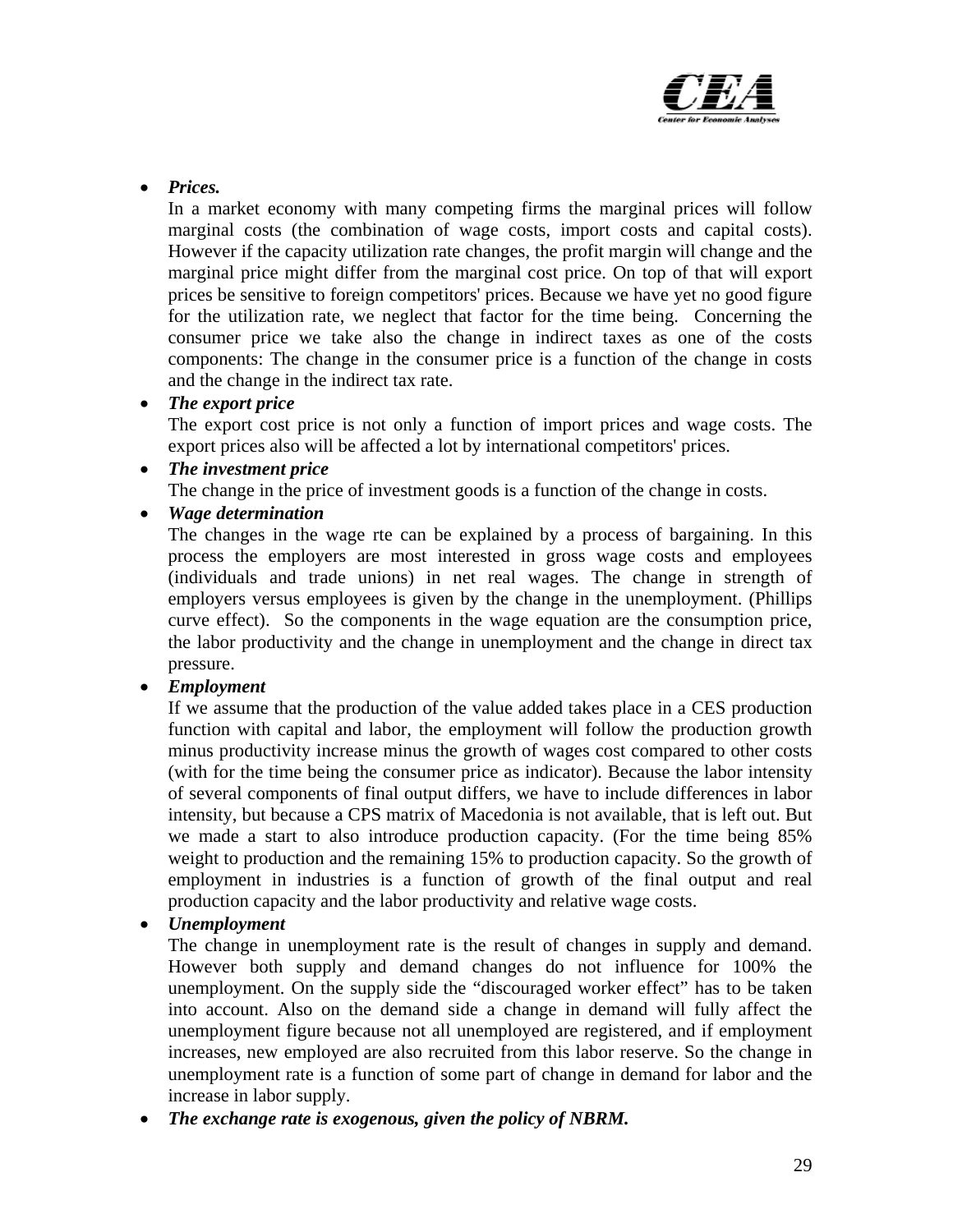

## • *Money Supply*

 For the time being we assume that NBRM will accommodate the need for additional money as far as it comes from real GDP growth (and we assume that NBRM takes last years real GD growth as indicator) and an inflation target. So money growth is set equal to real GDP growth and an inflation target.

During the workshops in September 2003 and August 2007 several experts of MMC have discussed the theory behind these and other equations. The flexible approach of CEA Macro includes starting with a simple version, and ending in a sophisticated framework as in the case of the macro models for the Netherlands for example.

## *List of main behavioral equations in CEA Macro-Mk-2007*

Components of GDP: (lags not mentioned)

1. Consumption: changes with net disposable income (95% net household income including remittances from abroad, 70% profits) (lags)

2. Private investments volume growth: 16 % \* gross value added of enterprises at market prices  $+ 0.3$ <sup>\*</sup>(return on investment minus the real interest rate)\*value of invested capital  $+$  ?% of public investment

3. Export volume % change: 0,5\* relevant world trade growth - 0,9\* (export price minus world market price in denars)

4. Import volume % growth: 1,05\*real final demand growth, reweighted for import intensity  $+0.1*$  (consumption price minus import price) Prices:

5. Consumption price % change:  $0.47*$ import price +  $0.34*$  (wage rate minus trend in Labor productivity) +  $0.19*$ consumer price (lagged) as indicator for capital costs + 100% change in indirect tax pressure.

6. Export price % change:  $(1-0.36)$ <sup>\*</sup> $(0.47$ <sup>\*</sup>import price  $+0.34$ <sup>\*</sup> (wage rate minus trend in Labor productivity)  $+0.19*$  consumer price last year)  $+0.36*$  world trade price in denars (lagged)

7. Investment price % change: 0,47\*import price + 0,34\*wage costs minus trend in Labor productivity  $+0.19*$  consumer price last year

8. Wage rate businesses:  $2.5 + 1*$ consumer price (half year lag)  $+0.3*$ Labor productivity trend  $-0.05^*$  unemployment rate  $-0.5^*$  increase in the unemployment rate +0,6 change in direct tax pressure

Employment

9. Employment businesses % change:  $-1^*$ change in Labor productivity trend  $+0.85$  real production growth  $+0.15$ <sup>\*</sup>real growth in production capacity  $-0.1$ <sup>\*</sup> real wages

10. Unemployment rate increases with 60% of growth supply minus demand Monetary variables:

11. Exchange rate: fixed rate of Denar to Euro since 1998

12. Money supply: increases with real GDP growth +2%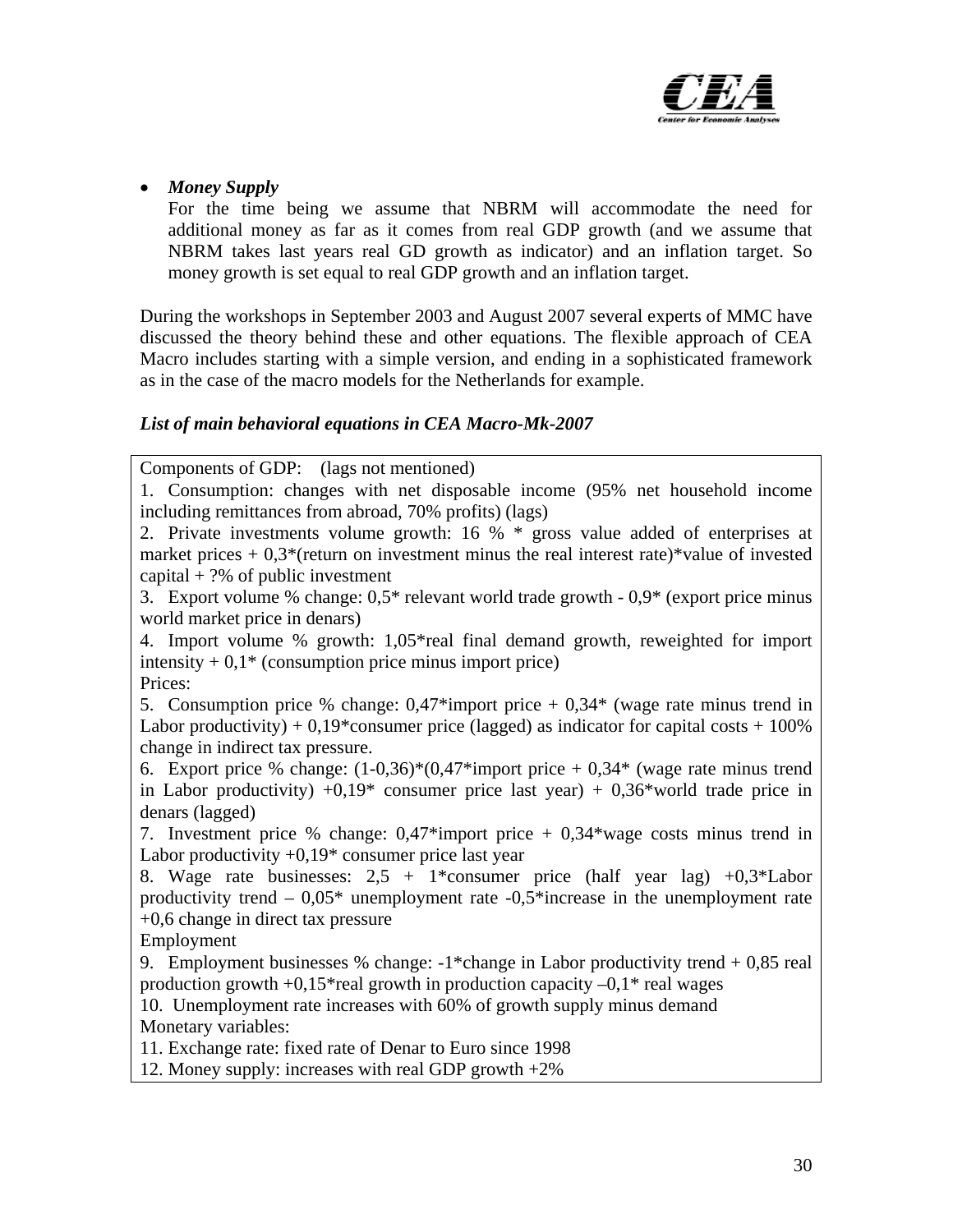

#### *Flow diagram of CEA Macro-MK*



#### *Semi-Behavioral equations*

The institutional or semi-behavioral equations reflect the current institutional setting of the country*.* Some of the most important equations of this type are: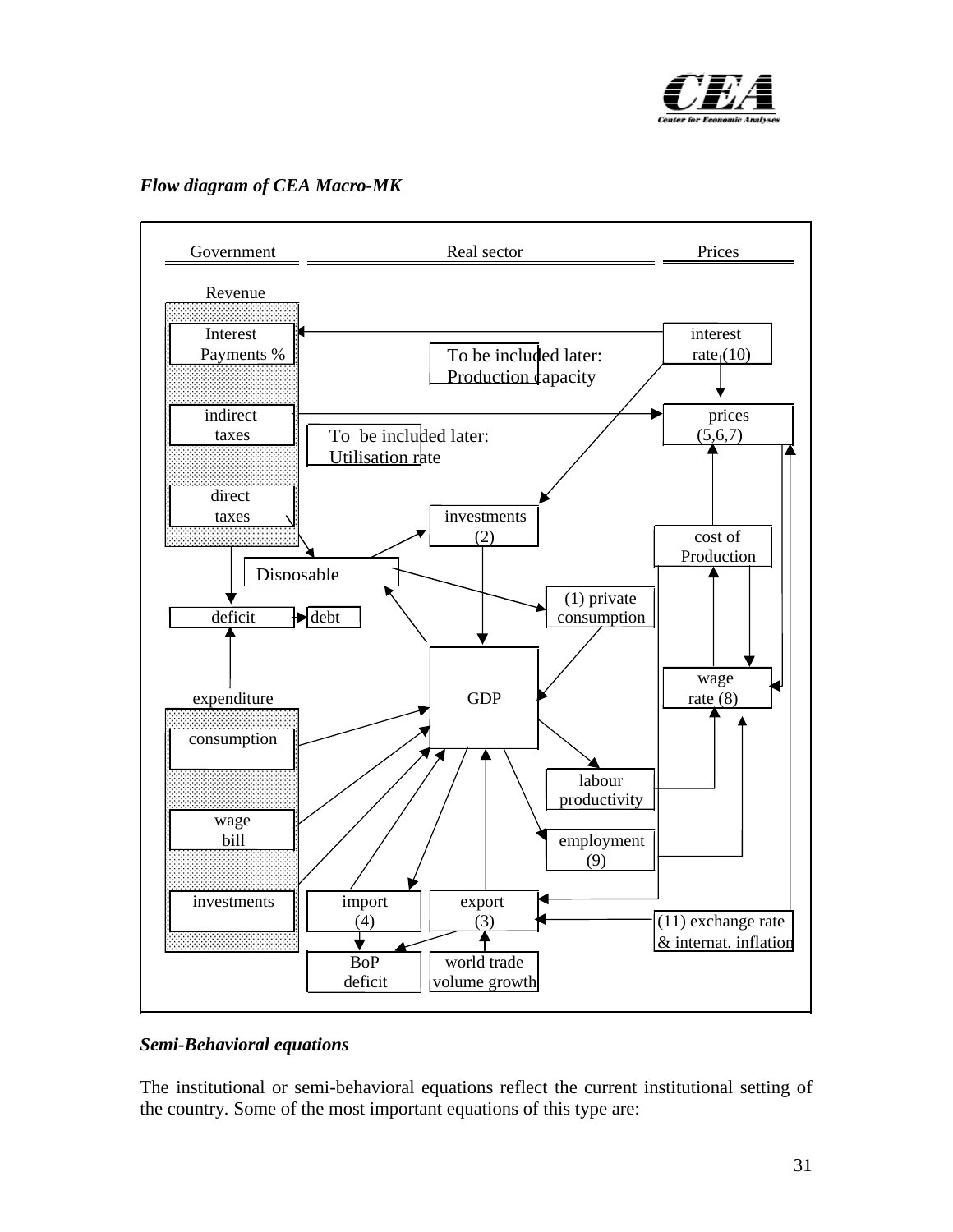

- Import duties are a function of the value of imports and the average import duty rate.
- Taxes on consumption are a function of value of consumption and the VAT rate of the preceding year.
- Direct taxes on industries are a function of disposable profit income and the profit tax rate.
- Direct personal income tax is a function of disposable income and profits.

The behavioral and institutional equations allow to perform bookkeeping and more economic analysis*.* The set of these equations in *CEA Macro* is normally purposefully limited*.* Of course, one may expand this set in any direction based on the questions to be addressed by the model, such as a more detailed breakdown of medium term budgetary projections.

#### *Simulations*

The test version of CEA Macro-MK already contains a sheet SIM. If you bring a number there, for example wages in 2004 5 % higher then in the base line, after pushing F9 (recalculation) you can see immediately in sheet model (look in rows part Key Variables, columns in part Deviation of Baseline) the effects in deviation of the base line for all main variables for the years 2004-2007. This is a way to analyze the effects of:

- Exogenous on the economy (as higher international trade, higher international inflation
- Internal shocks (like wage impulse)
- Effects of policy measures (as lower tax rates, lower government employment)

One can also use the model to construct scenarios (packages of partial changes).

## *The LSG module in the CEA macro model*

With the fiscal decentralization process the municipalities obtained increased competencies in the local economic development and increased responsibilities in the social, education and health areas. With undertaking of new competencies the municipalities become directly responsible to provide services to their citizens and foster local businesses. In that regard, it becomes essential to better understand the role of the local self-government in planning the economic development and their influence over overall national economy. This especially becomes true when the LSG will start to generate debt in order to reach the targets of their capital investment plans. Thus, the central government will need to make policy decisions that will require input as of the role of the local government in Macedonia on macroeconomic stability, economic growth, regional misbalances etc.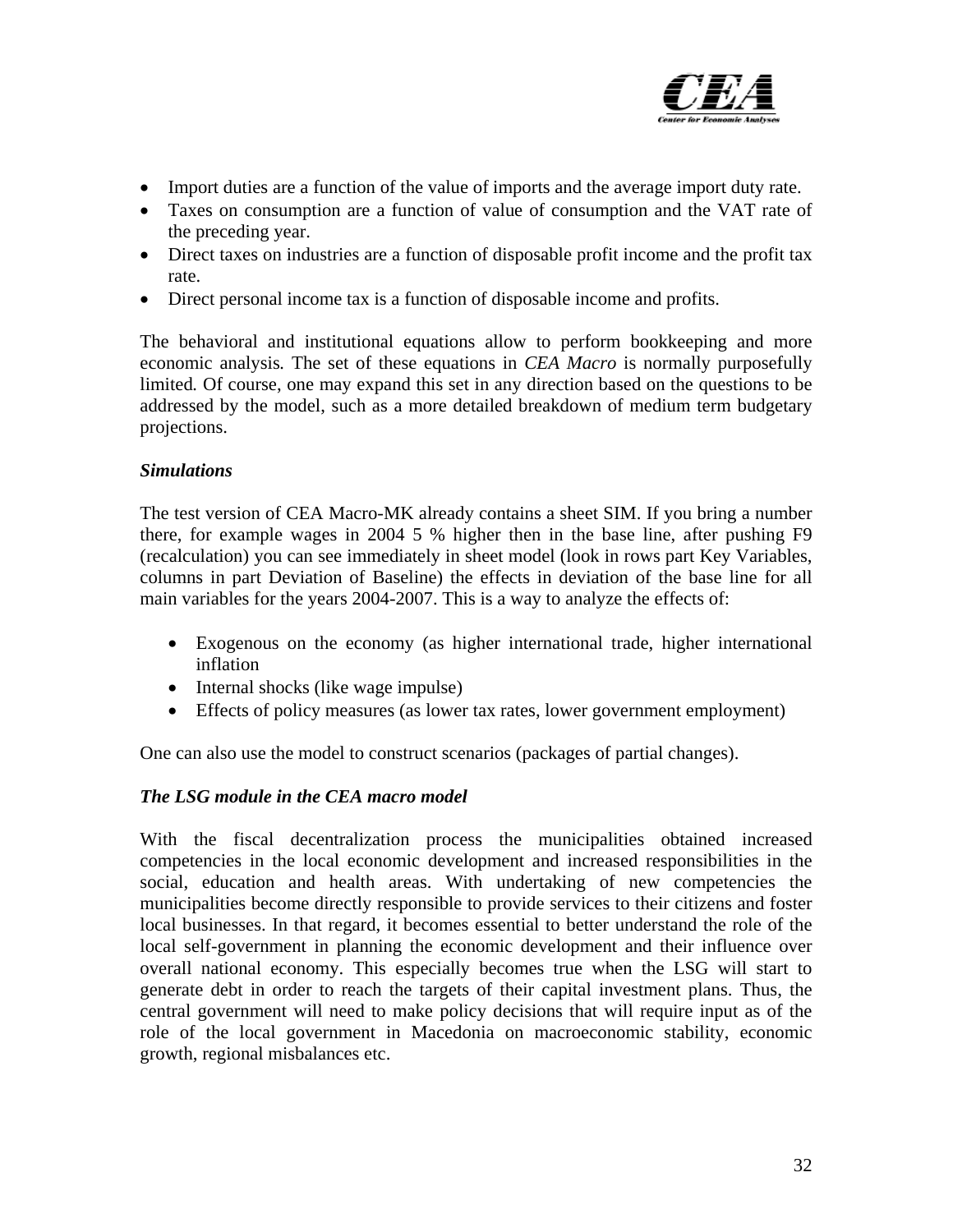

#### *Data*

For the purpose of building the LSG module we took the budget data for the LSG in Macedonia for the period of 2000 – 2006. The source of data is the Ministry of Finance, reclassified according to the IMF methodology on the Government Finance Statistics (GFS). The budget items presentation is illustrated in the next table:

| <b>Total LSG Revenue</b>                  | <b>Total LSG Expenditure</b>    |
|-------------------------------------------|---------------------------------|
| Tax revenue                               | Wages and allowances            |
| Personal income tax                       | Goods and non-labour services   |
| Other tax revenue                         | <b>Current transfers</b>        |
| Non-tax revenue                           | Interest payments               |
| Capital revenue                           | - on non-resident debt          |
| Transfers from other levels of government | - on domestic debt              |
|                                           | - on other levels of government |
|                                           | Capital expenditure             |
|                                           | Acquisition of capital assets   |
|                                           | Capital transfers               |
|                                           |                                 |
|                                           | <b>LSG</b> overall balance      |
|                                           |                                 |
|                                           | <b>LSG Financing</b>            |
| <b>Inflows</b>                            | <b>Outflows</b>                 |
| Domestic borrowing                        | Repayment of principal          |
| <b>Bank borrowing</b>                     |                                 |
| Sale of securities                        |                                 |
| Other domestic financing                  |                                 |
| Foreign borrowing                         |                                 |

#### **Table A3 - LSG budget categories in accordance with the GFS classification**

#### *Linkages with the core CEA macro model*

We linked the LSG data so that it is a part of the general government and not the market sector. In this way, the LSG sector becomes implicitly incorporated into the behavioral equations of the core CEA Macro model.

The following corrections were taken in the model for the LSG module forecasting.

Balance of non-tax revenue of general government (row 138) now includes LSG data Direct taxes on households within general government data (row 141) now includes LSG data

Net material consumption (row 143) now includes LSG data